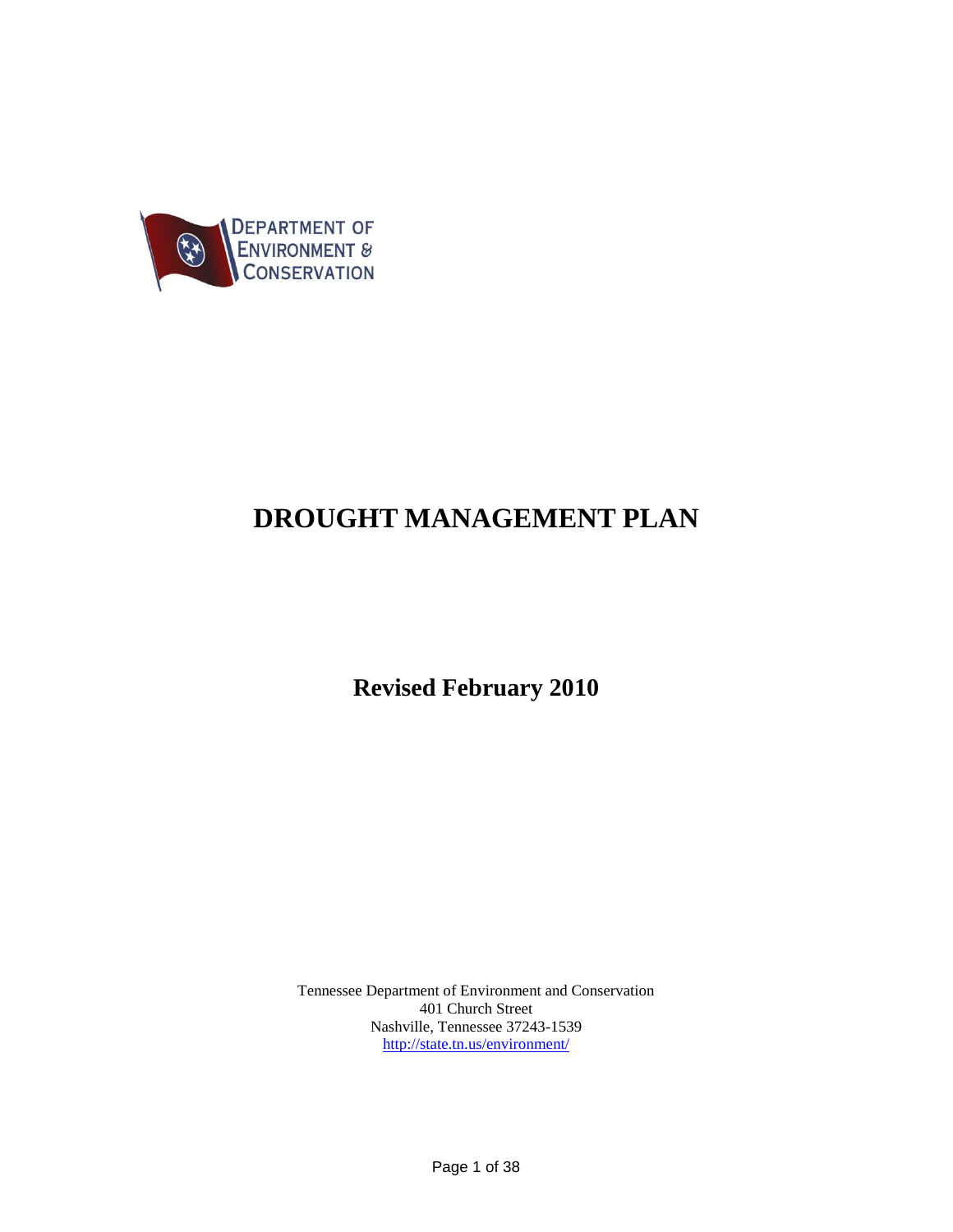## **TABLE OF CONTENTS**

| <b>SECTION</b>                                          | <b>PAGE</b> |
|---------------------------------------------------------|-------------|
| <b>Introduction</b>                                     | 3           |
| Overall Goals and Objectives of this Plan               | 3           |
| Drought Defined                                         | 3           |
| Potential Drought Impacts and Responses                 | 6           |
| <b>Drought Management Plan</b>                          | 9           |
| TN Department of Environment and                        |             |
| Conservation                                            | 9           |
| Water Resources Technical Advisory Committee            | 12          |
| <b>Community Water Systems</b>                          | 13          |
| <b>Local Governments</b>                                | 17          |
| TN Emergency Management Agency                          | 18          |
| TN Department of Agriculture                            | 19          |
| TN Wildlife Resources Agency                            | 21          |
| TN Department of Transportation                         | 22          |
| TN Advisory Committee on Intergovernmental Relations    | 23          |
| <b>Federal Agencies</b>                                 | 24          |
| TN Valley Authority                                     | 25          |
| Private Sector                                          | 28          |
| <b>Conclusion</b>                                       | 30          |
| <b>Figures</b>                                          |             |
| Figure $1 - U.S.$ Drought Monitor for Tennessee for     |             |
| January 27, 2009                                        | 5           |
| <b>Attachments</b>                                      |             |
| Attachment A - Potential Drought Impacts                | 31          |
| Attachment B - Profile of Water Systems in Tennessee    | 33          |
| Attachment C - Drought Responses                        | 35          |
| Attachment D - TDEC's Local Drought Management Planning |             |
| Guide Outline                                           | 37          |
| Attachment E - Links to Additional Resources            | 38          |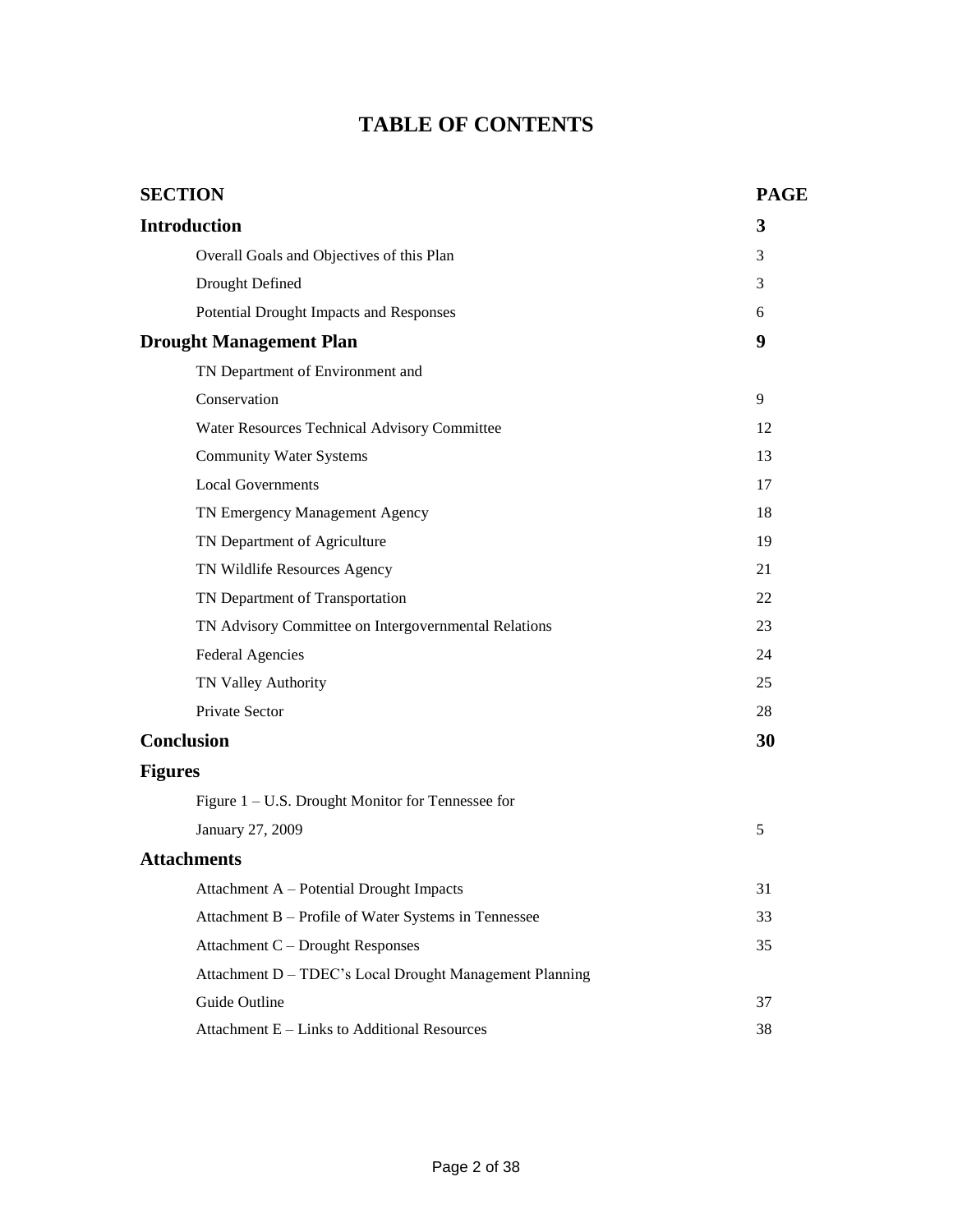### **INTRODUCTION**

#### **Overall Goals and Objectives of this Plan**

The Tennessee Department of Environment and Conservation's Drought Management Plan is our plan on water management during extended periods of below average rainfall and streamflow as a result of drought.<sup>1</sup> One of our departmental goals is to maximize the ability of our water resources to support all of its uses.<sup>2</sup> This can be particularly challenging in the time of drought. However, history has shown that with effective management, proper planning and responsiveness, the impacts of a drought can be minimized.

This plan is an update to a drought management plan released in  $1987$ <sup>3</sup>. Its purpose is to outline TDEC's role during a drought, to facilitate planning, and to provide a framework for action and cooperation in water resources management among the many local, state, and federal agencies with drought-related responsibilities. The plan, however, represents the state's plan on drought management, since we serve as the lead state agency on drinking water and water quality issues. This plan outlines the resources that other state, federal and local entities can provide and the ways in which we can work together to lessen the impacts of a drought.

#### **Drought Defined**

 $\overline{a}$ 

The onset and severity of a drought varies among the different types of drought which include the following:

 $<sup>1</sup>$  The authority for the plan is based on several related mandates in Tennessee statutes, including: Water Resources</sup> Division Act of 1957 (T.C.A. 69-8-101 et seq.), Water Resources Information Act of 2002 (T.C.A.69-8-301 et seq.), Tennessee Safe Drinking Water Act of 1983 (T.C.A. 68-221-701 et seq.) and the Tennessee Water Quality Control Act of 1977 as amended (T.C.A. 69-3-101 et seq.)

<sup>&</sup>lt;sup>2</sup> Based upon the use classification for surface waters in the Rules of the Tennessee Department of Environment and Conservation Division of Water Pollution Control Chapter 1200-4-4.

<sup>&</sup>lt;sup>3</sup>"Interim State Drought Management Plan," Tennessee Department of Health and Environment, January 1987.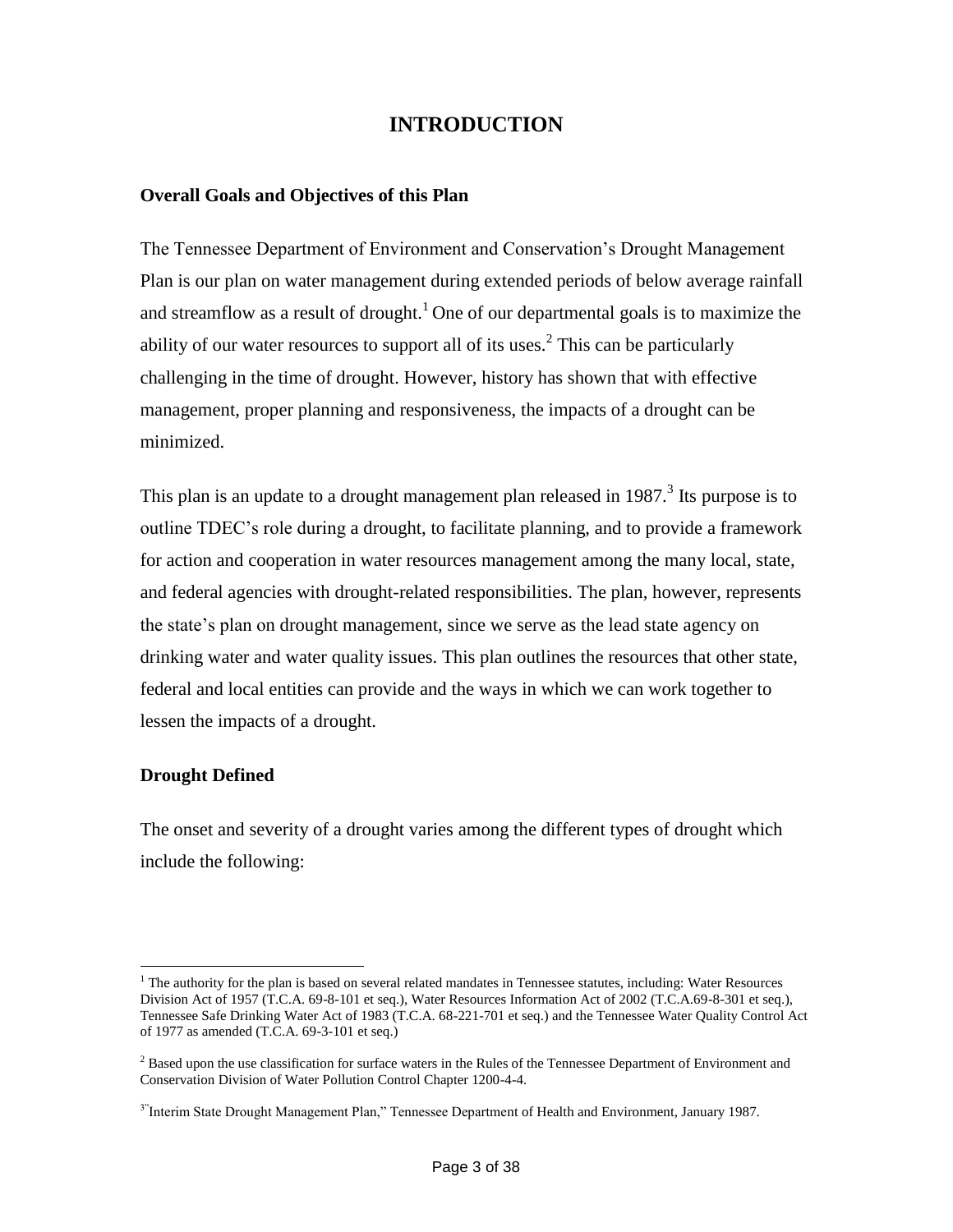*Hydrologic drought* is characterized by extreme low flows of streams and declining groundwater levels, but does not severely impact the production of crops. Hydrologic droughts reflect reduced precipitation over an extended period of time. The absence of rainfall, particularly during the winter and early spring when evapotranspiration is low and ground water resources typically recharge, can result in hydrologic conditions producing low streamflows.

*Agricultural drought* occurs when soil moisture is insufficient to meet the needs of a particular crop during its growing season. In Tennessee, an agricultural drought severely impacts crop, hay and nursery production. An agricultural drought would also stress lawns, golf courses, and athletic fields.

*Socioeconomic drought* occurs when the demand for goods or services exceeds the available supply as a result of precipitation conditions. Agricultural, hydroelectric generation and water supply impacts are the most obvious effects of drought; however, there are many others that are less obvious. For example, drought can lower basin water levels, which can slow, and sometimes halt, commercial shipping that is vital to the region.

For the purposes of this management plan, a "drought" may be any one of the above definitions as it relates to the condition and operation of community water systems, aquatic habitat, agricultural production, industrial water supply, water quality of a recreational stream, or other water use.

In monitoring drought, TDEC relies on the Tennessee Valley Authority, United States Geological Survey and other streamflow gauging stations, as well as the *U.S. Drought Monitor* produced by the National Drought Mitigation Center. The *Drought Monitor* is one of the most convenient and widely used drought monitoring indices to alert officials and the public of potential drought impacts. It is based on a synthesis of indices, outlooks and other inputs from the United States Department of Agriculture, National Oceanic and Atmospheric Administration, National Climatic Data Center and NDMC. In the map in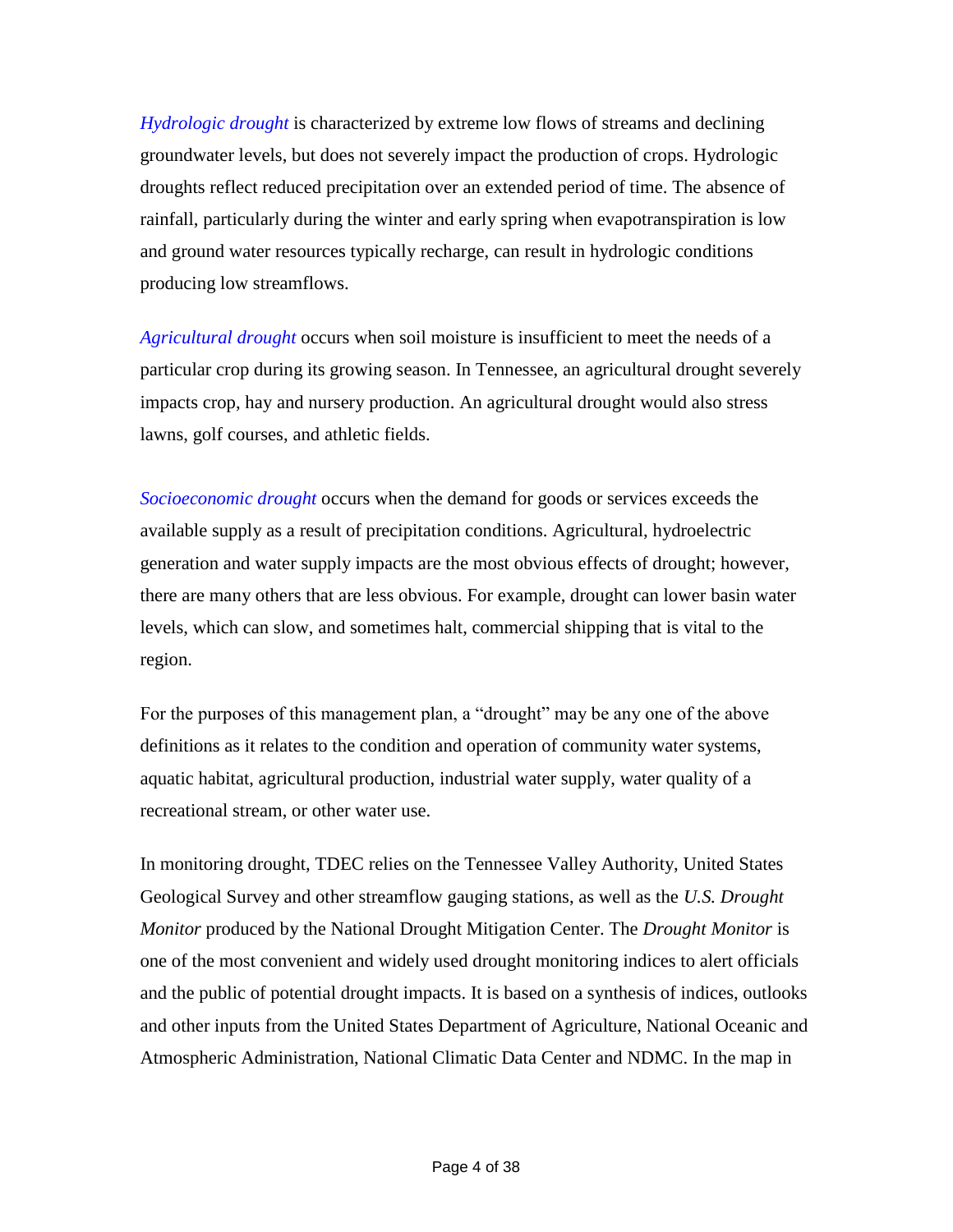Figure 1, the *U.S. Drought Monitor* - Tennessee provides a declaration of drought intensities across the state. It also includes some historical drought data for the state.





|                                                 | Drought Conditions (Percent Area) |      |      |                   |         |                |
|-------------------------------------------------|-----------------------------------|------|------|-------------------|---------|----------------|
|                                                 | None                              |      |      | D0-D4 D1-D4 D2-D4 | $D3-D4$ | D <sub>4</sub> |
| Current                                         | 50.5                              | 49.5 | 7.7  | 0.0               | 0.0     | 0.0            |
| Last Week<br>$(01/20/2009$ map)                 | 50.2                              | 49.8 | 7.7  | 0.0               | 0.0     | 0.0            |
| 3 Months Ago<br>$(11/04/2008$ map)              | 38.2                              | 61.8 | 51.7 | 46.6              | 21.8    | 0.0            |
| Start of<br>Calendar Year<br>$(01/06/2009$ map) | 50.2                              | 49.8 | 38.5 | 0.0               | 0.0     | 0.0            |
| Start of<br>Water Year<br>$(10/07/2008$ map)    | 6.9                               | 93.1 | 78.9 | 58.8              | 13.6    | 0.0            |
| One Year Ago<br>$(01/29/2008$ map)              | 14.5                              | 85.5 | 67.1 | 59.9              | 39.7    | 17.9           |





The Drought Monitor focuses on broad-scale conditions. Local conditions may vary. See accompanying text summary for forecast statements



http://drought.unl.edu/dm

Released Thursday, January 29, 2009 Author: Eric Luebehusen, U.S. Department of Agriculture

## **Figure 1 – U.S. Drought Monitor for Tennessee for January 27, 2009 (National Drought Mitigation Center)**

The *Drought Monitor* focuses on broad-scale conditions. Local conditions, or the situation for a specific community water system, may vary from the drought intensity designation for a region. It is critical for community water systems to have drought management plans that are specific to their circumstances.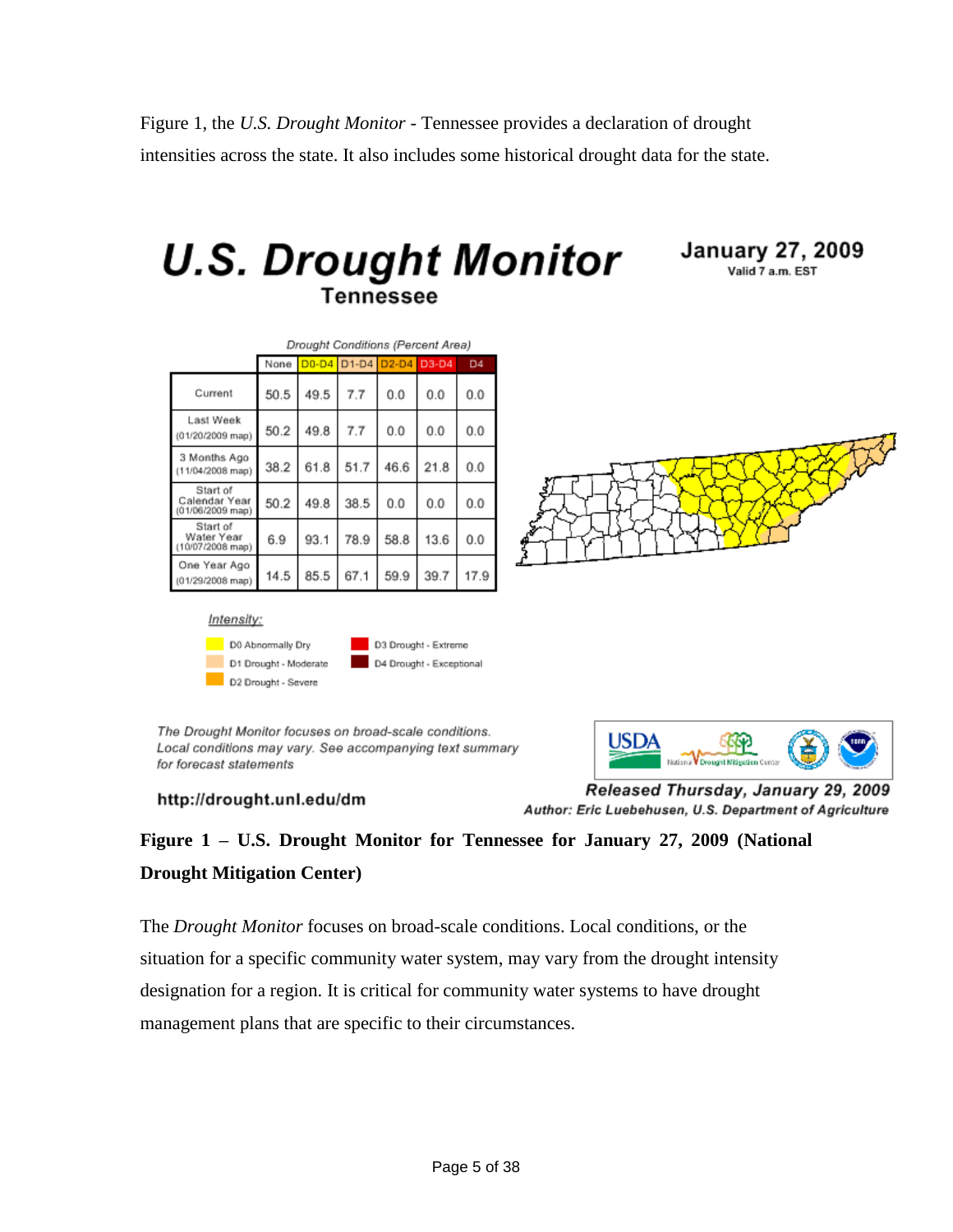#### **Potential Drought Impacts and Responses**

Tennessee has transformed from an agricultural-based economy in the 40s and 50s to a more urban one. That transformation has been paralleled by the modernization of the community water systems. More water systems have become interconnected; and larger, more reliable sources are being utilized to support water systems. We do not respond to drought in the same way Tennesseans did in the past. Our current responses have evolved as a result of changing mandates, statutes, agencies, resource and facility development, technology, understandings, public expectations and values.

The droughts of the1930s, 1943-1944, and mid-50s resulted in impacts primarily on agriculture. By the mid-80s much of the economy of Tennessee had changed, with less reliance on agriculture and more attention given to aquatic life, the environment, industry and power production. At the same time, the cumulative demands – navigation, recreation, power production, etc. - that people have placed on a given reach of water have increased tremendously. Responding to those demands becomes particularly challenging during a period of drought.

The drought of 1986-87 is still considered one of the worst droughts in recorded Tennessee history. During that period, thousands of people were without water and there were serious ecological impacts as a result of the drought. However, the severity of the 1986-87 drought impacts did not approach the impacts experienced by many community water systems during previous droughts. This was due, in large part, to an improved awareness of source capabilities and uses, improved preparedness and higher standards of water service to communities.

What does this mean? It means that a drought's perceived severity varies with water use and those impacted by that use (e.g., agriculture, industry, domestic water supplies, recreation, streamflow, or reservoir surface elevation). As Tennessee has moved ahead to improve its drought preparedness and management over the past 60 years, the threat of an imminent water shortage and its most dire impacts have been reduced. Nevertheless, severe drought impacts are still possible.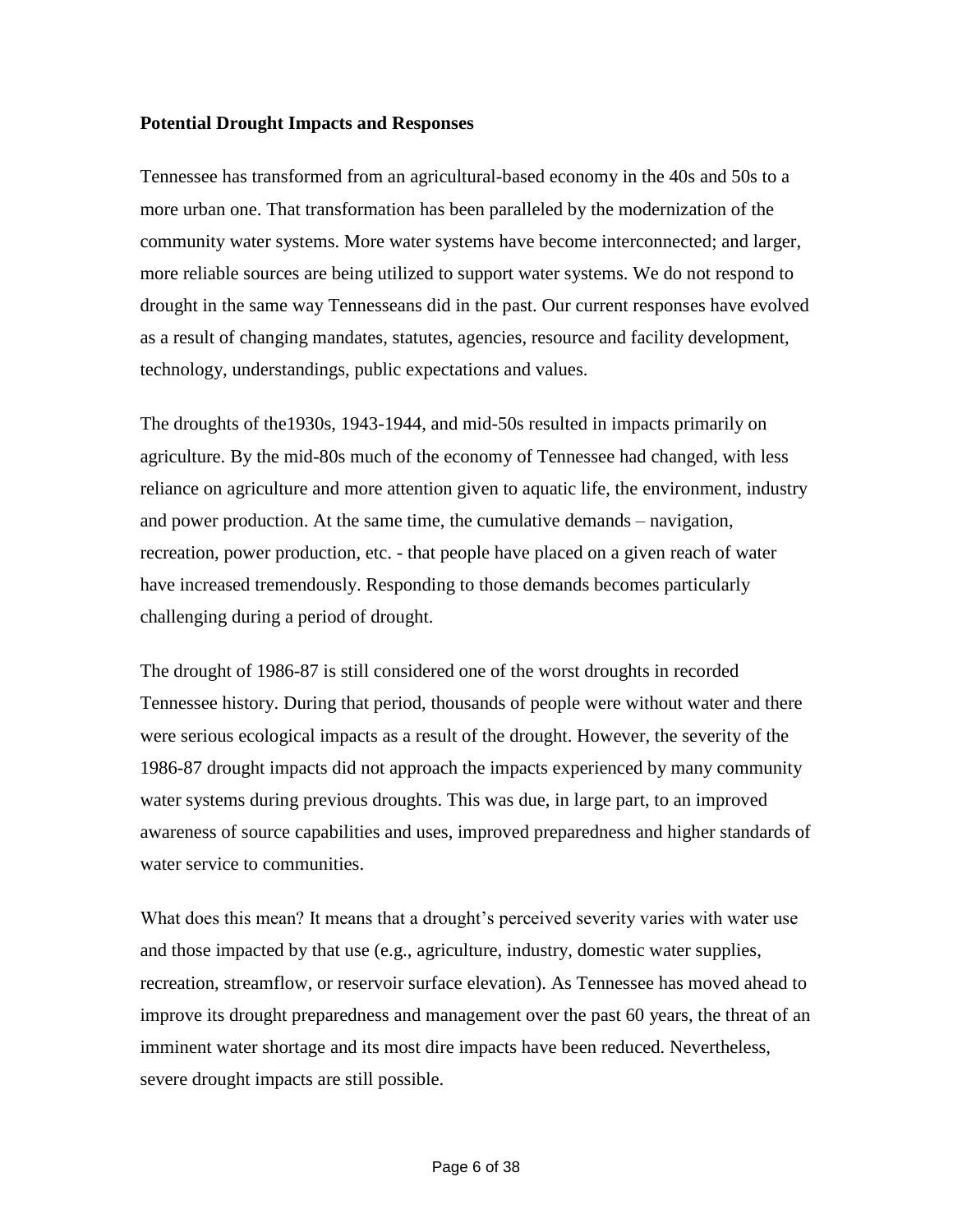The potential impacts that today's water resource managers might expect during an extreme drought include abnormally low streamflows, reservoir releases, and declining reservoir elevations which can affect water supplies, navigation, power generation, recreation, water quality and aquatic life. The extent of the potential impacts will vary from one location to another, and will depend on the time of year, length and severity of the drought. See Attachment A for a list of potential impacts. It is based on TVA's Tennessee River Drought Management Plan (March 2008), which served as a resource in the development of this plan.

During the drought of 2007, several water use management actions were implemented, including:

- Limits on withdrawals by community water systems due to sensitive aquatic habitats;  $\bullet$
- Restrictions on the locking of barges;  $\bullet$
- $\bullet$ Modifications to the amounts of water released from reservoirs;
- Bans on illegal water withdrawals by golf courses above municipal water intakes;
- Additional water treatment to control taste and odor caused by aquatic plant growth;
- Water use restrictions banning lawn watering and other outside uses by approximately 30 community water systems;
- Extension of public water mains and lines to unserved areas; and
- Water dispensing sites for farmers to haul water to livestock, etc.

In excess of 500,000 people were on community water systems that imposed mandatory water restrictions. Despite the severity of the 2007 drought, because of the planning that had been done, the interconnection between systems, and the communication and collaboration among agencies and water systems, only one community water system, Orme, ran completely out of water. (See Attachment B for a profile of the water systems in Tennessee.)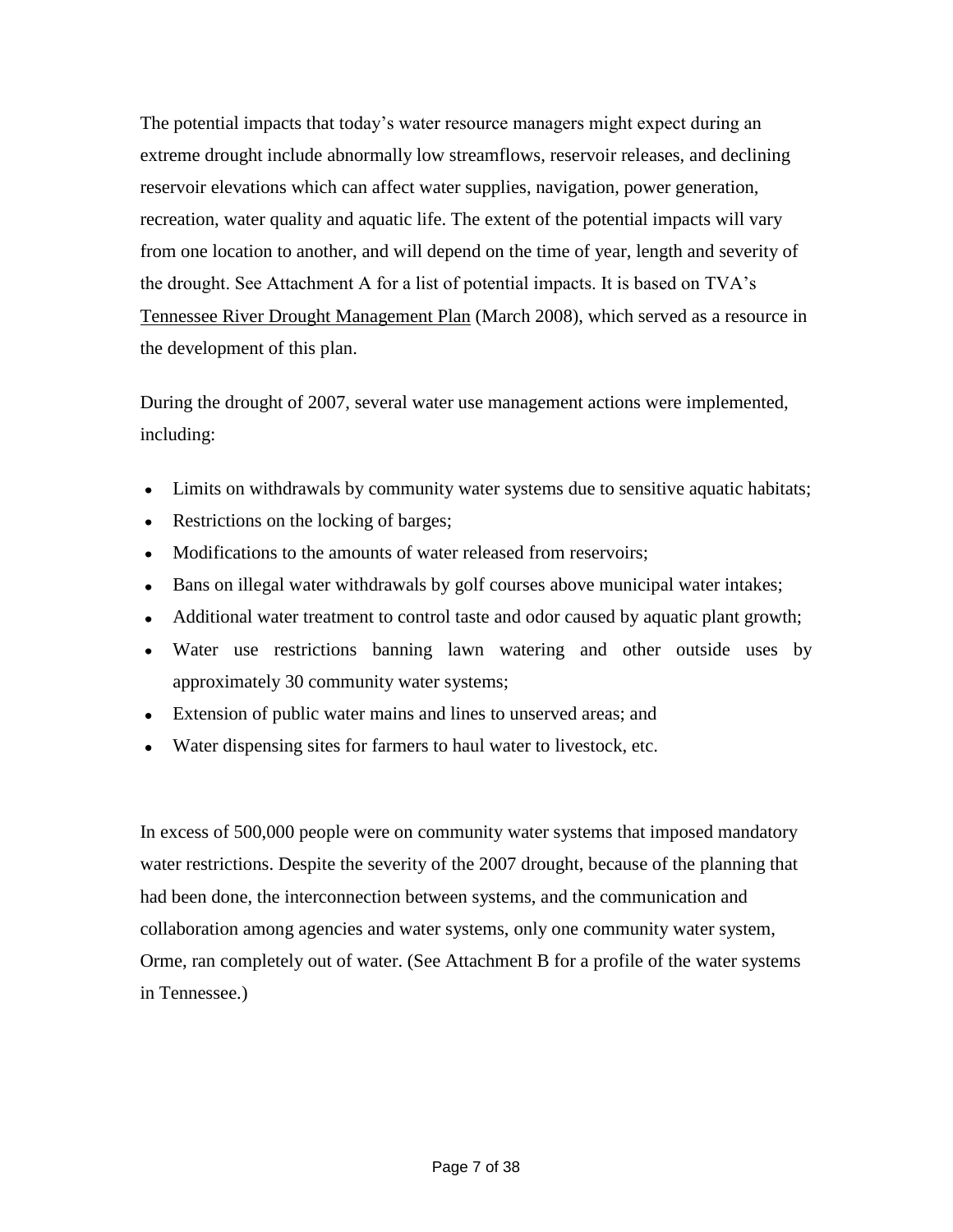For successful, proactive drought responses and lessened drought impacts, it is imperative that all the agencies and water systems continue to work together to manage the increasingly complex, interrelated and diverse uses of our water resources.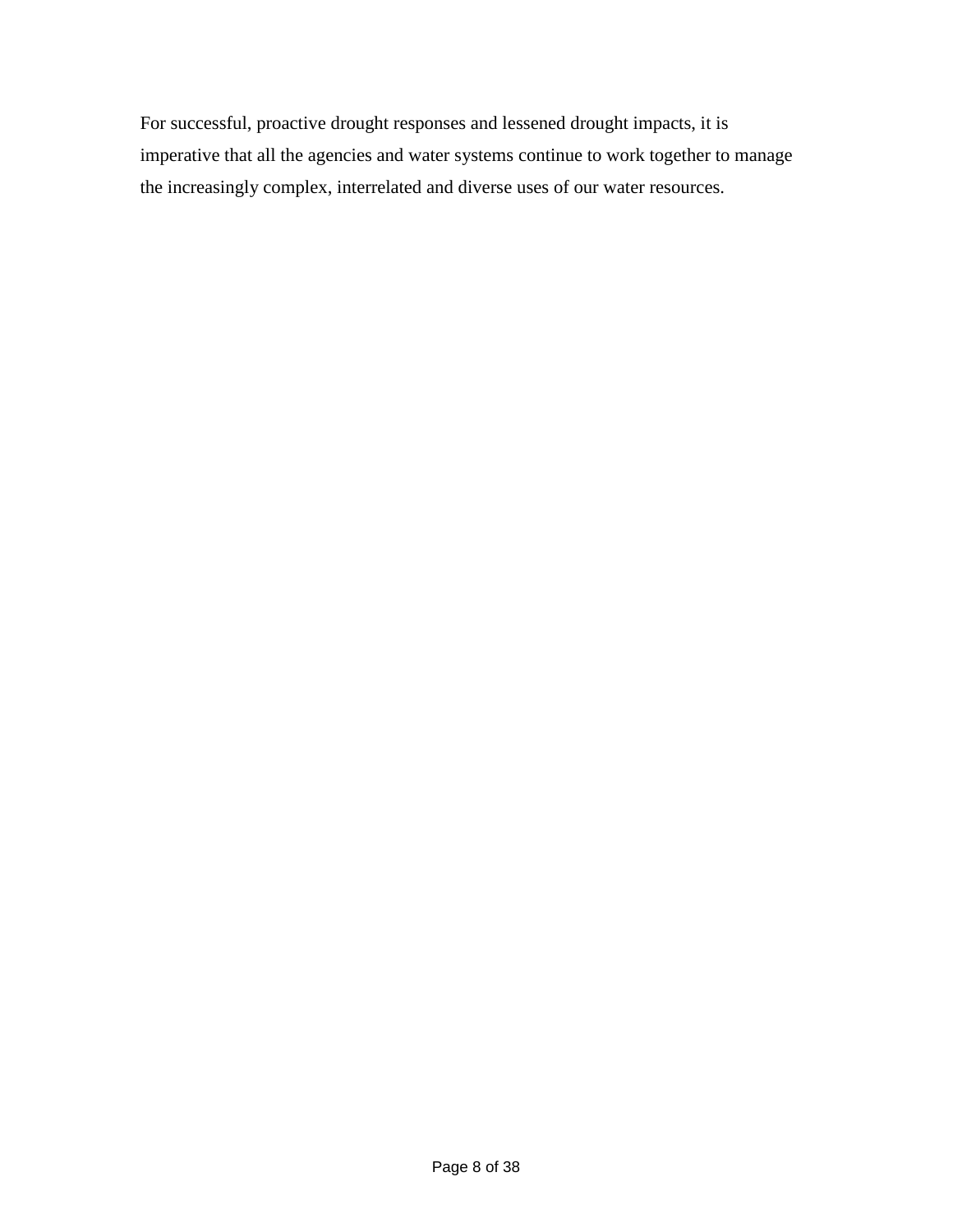### **DROUGHT MANAGEMENT PLAN**

The need for a drought management plan, defining the roles and responses of agencies under water shortage conditions, is evident considering the impacts of past droughts discussed in the introduction. Of course, no single plan or response can address every situation. Water systems are vulnerable to the specific characteristics of each situation. However, this plan does provide a framework for cooperation and communication amongst all the entities with drought-related responsibilities. (Attachment C gives an outline of potential responses for several general entities during various phases of a drought.) Other entities with drought-related, or drought-impacted, responsibilities should develop their own plans for managing drought situations. This plan focuses on TDEC's role in drought management and the related, and supporting, roles of other entities for the management of drought in Tennessee.

#### **Tennessee Department of Environment and Conservation**

TDEC has regulatory mandates to protect water quality and to ensure the provision of safe drinking water, both of which can be impacted by drought. The following are our primary responsibilities in drought management (many of which we have done in the past and will either continue to do or will improve upon the way we have done them):

#### o **Determine Drought Intensity**

TDEC will work with the Tennessee Emergency Management Agency and other agencies to determine the drought levels across the state by region and/or county. TDEC will utilize, as baseline information, the drought intensities in the published US Drought Monitor for Tennessee in addition to other pertinent information.

#### o **Communicate Drought Information**

TDEC will post the determined drought levels (by region and/or county), latest U.S. Drought Monitor – Tennessee map and drought conditions table and the drought situation report produced by the Tennessee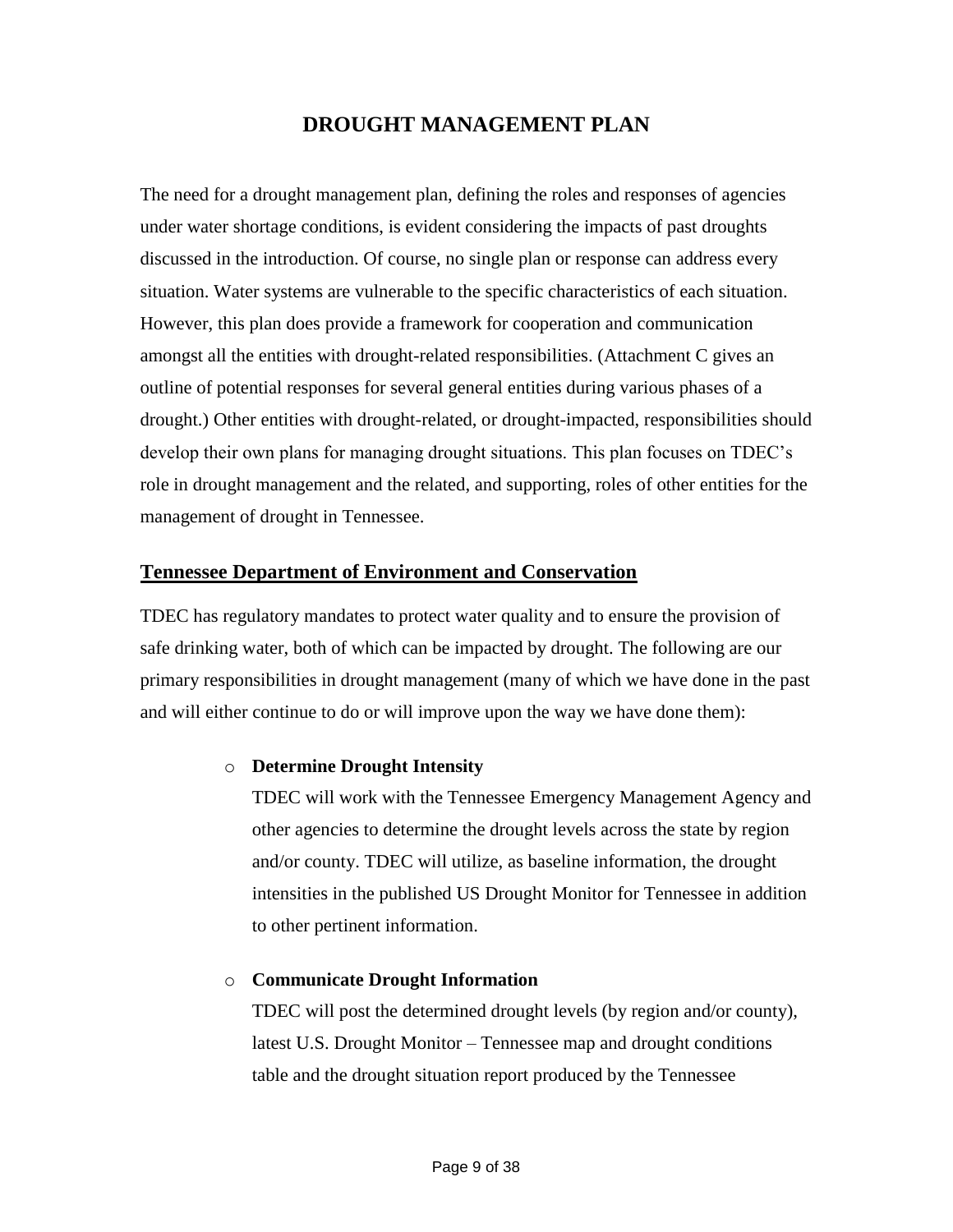Emergency Management Agency's Drought Task Force on the TDEC website at [http://state.tn.us/environment/water.](http://state.tn.us/environment/water)

#### o **Require Development of Community Water Systems' Drought Management Plans**

TDEC requires each community water system to have an Emergency Operations Plan (EOP). Chapter 1200-5-1-.17 (7) of Tennessee's Safe Drinking Water Rules states, "... all community water systems shall prepare an emergency operations plan in order to safeguard the water supply and to alert the public of unsafe drinking water in the event of natural or man-made disasters." We also require that community water systems have a drought management plan, separate from their EOP. One of the most significant components of a community water system's plan is the designation of trigger points – the points at which certain drought response actions are required as determined by that community water system – with identified corresponding actions. For example, increases in overall water treatment demand approaching the community water system's treatment capacity may be identified as one of the water system's trigger points. Once those demand conditions were met, the managers of the water system would take predetermined actions to reduce system demand, e.g., restricting certain water uses, contacting the media to get messages to the public regarding reductions, etc. We will encourage community water systems to adopt measures to increase the efficiencies of their systems, including the promotion of water-efficient products and practices to their customers.

#### o **Manage Wastewater Discharges**

TDEC will require that wastewater discharges and releases from reservoirs be controlled to minimize risks to public health and the environment in times of drought. Alternative reservoir operating guides might be established based on various drought-related triggering conditions. Permits might be issued based on drought vulnerability whereby operations might be interruptible and /or additional treatment required.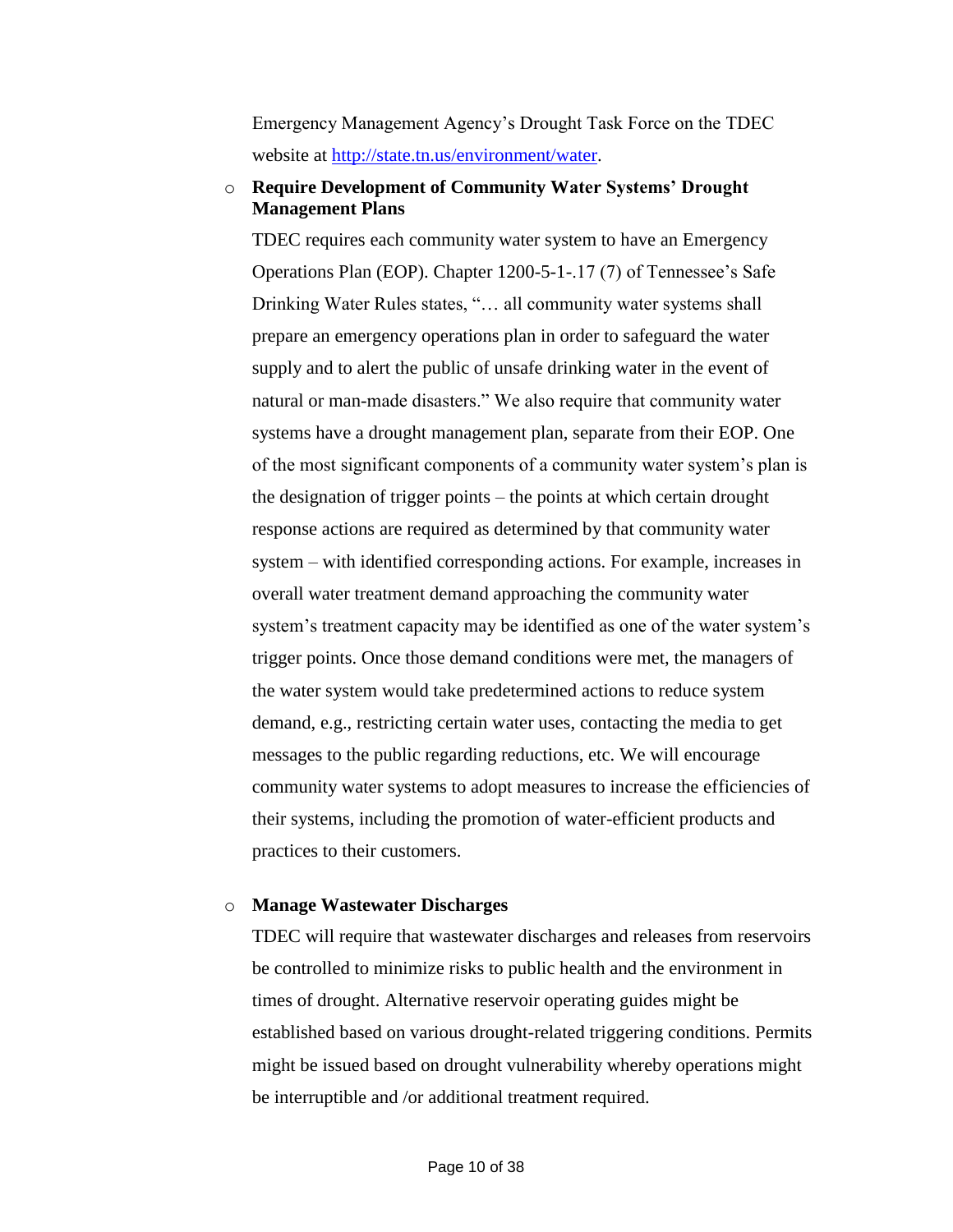#### o **Provide Guidance on Community Water Systems' Drought Management Plans**

TDEC has developed a guidance document on the necessary elements of a drought management plan for community water systems. The Guidance for Developing Community Water System Drought Management Plans posted on the TDEC at [http://www.state.tn.us/environment/dws/.](http://www.state.tn.us/environment/dws/) The purpose of the guide is to promote and increase preparedness so that a drought's adverse impacts would be mitigated. The guidance includes suggested drought management planning steps. (See Attachment D for the outline of the guidance document.). TDEC will review each system's drought management plan, prioritizing those that have experienced drought issues in the past.

#### o **Encourage Regional Water Resources Management Planning**

TDEC will encourage community water systems to evaluate their longterm water supply and consider regional water resources management opportunities as appropriate. We have partnered with the U.S. Corps of Engineers and other entities to pilot a planning process that can be utilized in other areas of the state.

#### o **Provide Technical Assistance**

TDEC, along with other state agencies, will provide water management information and technical assistance. Critical steam flow data will be monitored during drought periods for specific streams in Tennessee. Data collected may include: average mean monthly flow for the period of record, mean monthly flow for the current year, the maximum and minimum daily discharge for the month, and the calculated 7Q10. (The 7Q10 flow is the lowest 7 consecutive day average flow that occurs at a frequency of once every 10 years.) Data collected will be made available to the public.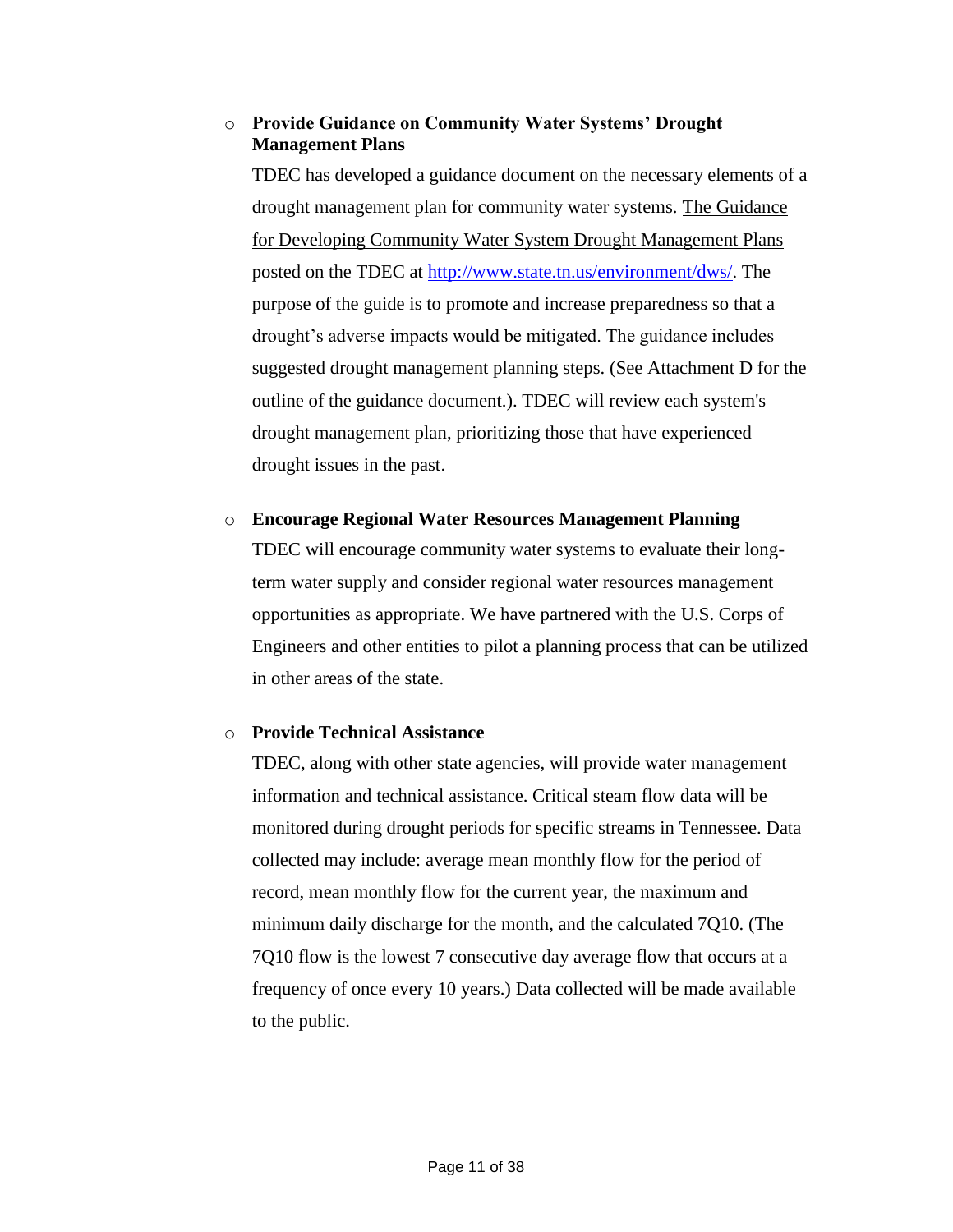#### o **Provide Regulatory Oversight**

TDEC will monitor water quality and the implementation of community water systems' drought management plans, reservoir management, as well as the status of wastewater discharges. We also will monitor community water systems' effectiveness in dealing with shortages and wastewater dischargers' compliance with standards.

#### o **Communicate with Other Agencies**

TDEC, along with other state, regional and federal agencies, and our neighboring states, will coordinate and communicate information on drought conditions, impacts, and response actions. Conference calls, internet updates, e-mails, and news releases will be used to facilitate drought-related communications.

#### **Water Resources Technical Advisory Committee**

The Water Resources Technical Advisory Committee, authorized in the Tennessee Water Resources Information Act of 2002, was launched in late 2007. Members of this committee serve as an advisory group to TDEC by making recommendations on water resources issues in response to requests from the department. The committee includes representatives from academic institutions, environmental organizations, utility districts, the Tennessee Valley Authority, the U.S. Corps of Engineers and other state and federal agencies with water resources-related interests.

The following are the primary contributions that the committee may provide in drought management:

#### o **Inform TDEC of Impacts and Responses**

The committee representatives may monitor discussions of realized drought impacts and proposed drought responses within their organizations and share that information with TDEC. The committee may provide TDEC with important information to be considered as we assess the regional drought intensity.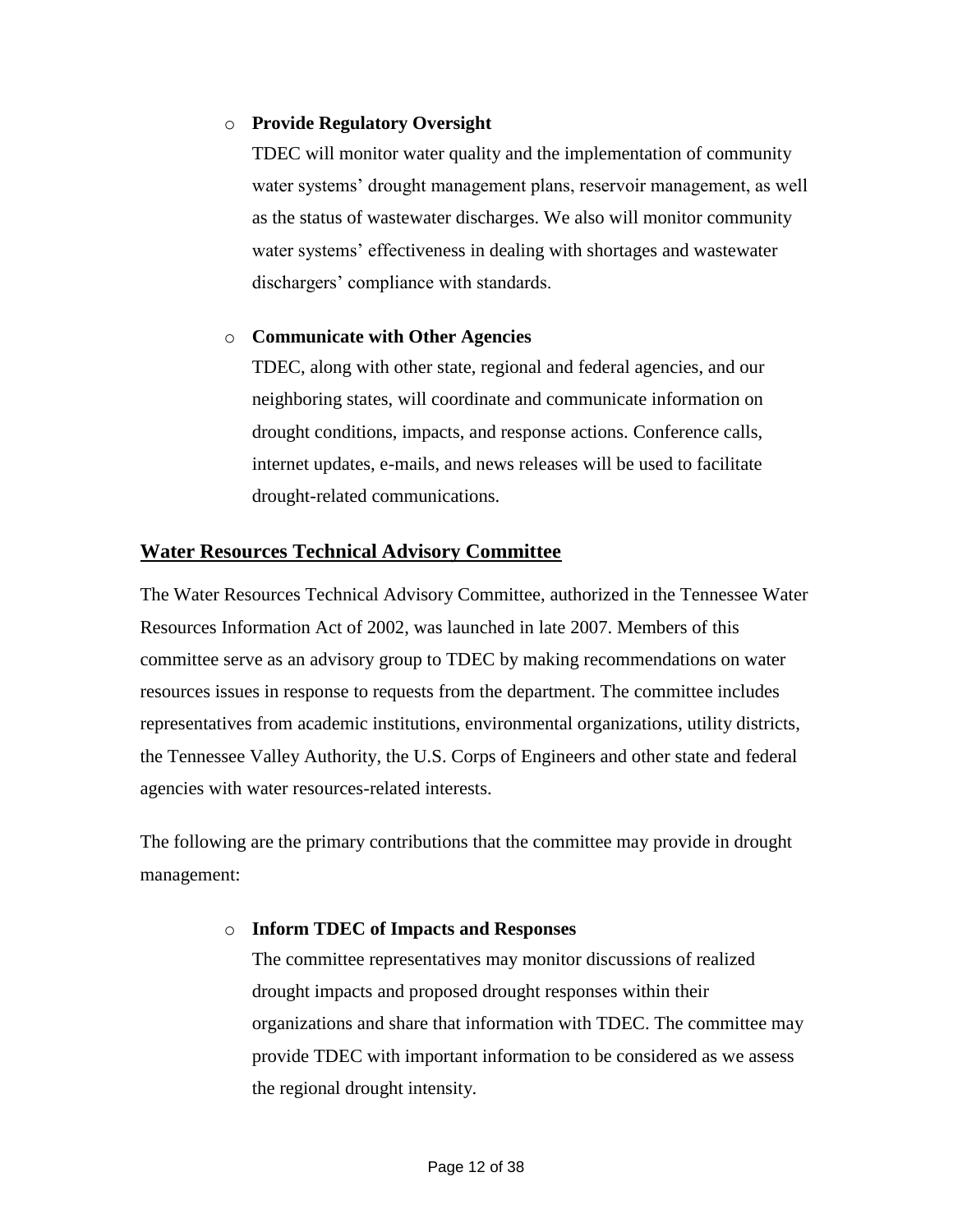#### o **Inform the Public**

The committee members, through their respective organizations, may assist TDEC in notifying the public, and other entities, of the drought intensities identified in various regions of the state.

#### o **Relay Drought Information**

The committee members may assist in mitigating the impacts of drought by relaying drought information within their organization and encouraging their organization to take the appropriate steps in response to the drought situation. The committee members may encourage their organizations to follow through on the suggested responses outlined within this plan or within their own drought management plans.

#### o **Technical Assistance**

The committee members may draw upon their professional expertise to advise TDEC on advancements in water management including conservation, reuse, rain harvesting, etc.

#### **Community Water Systems**

A public water system is a system providing water for human consumption to more than twenty-five people. Public water systems are divided into community and noncommunity systems. Community systems are those in which the twenty-five people are year-round residents. Non-community systems include restaurants, hotels, industry and churches.

The following are the primary actions that a community water system is responsible for in drought management:

#### o **Develop Drought Management Plans**

Per Chapter 1200-5-1-.17 (7) of the Tennessee Safe Drinking Water Act, "... all community water systems shall prepare an emergency operations" plan in order to safeguard the water supply and to alert the public of unsafe drinking water in the event of natural or man-made disasters."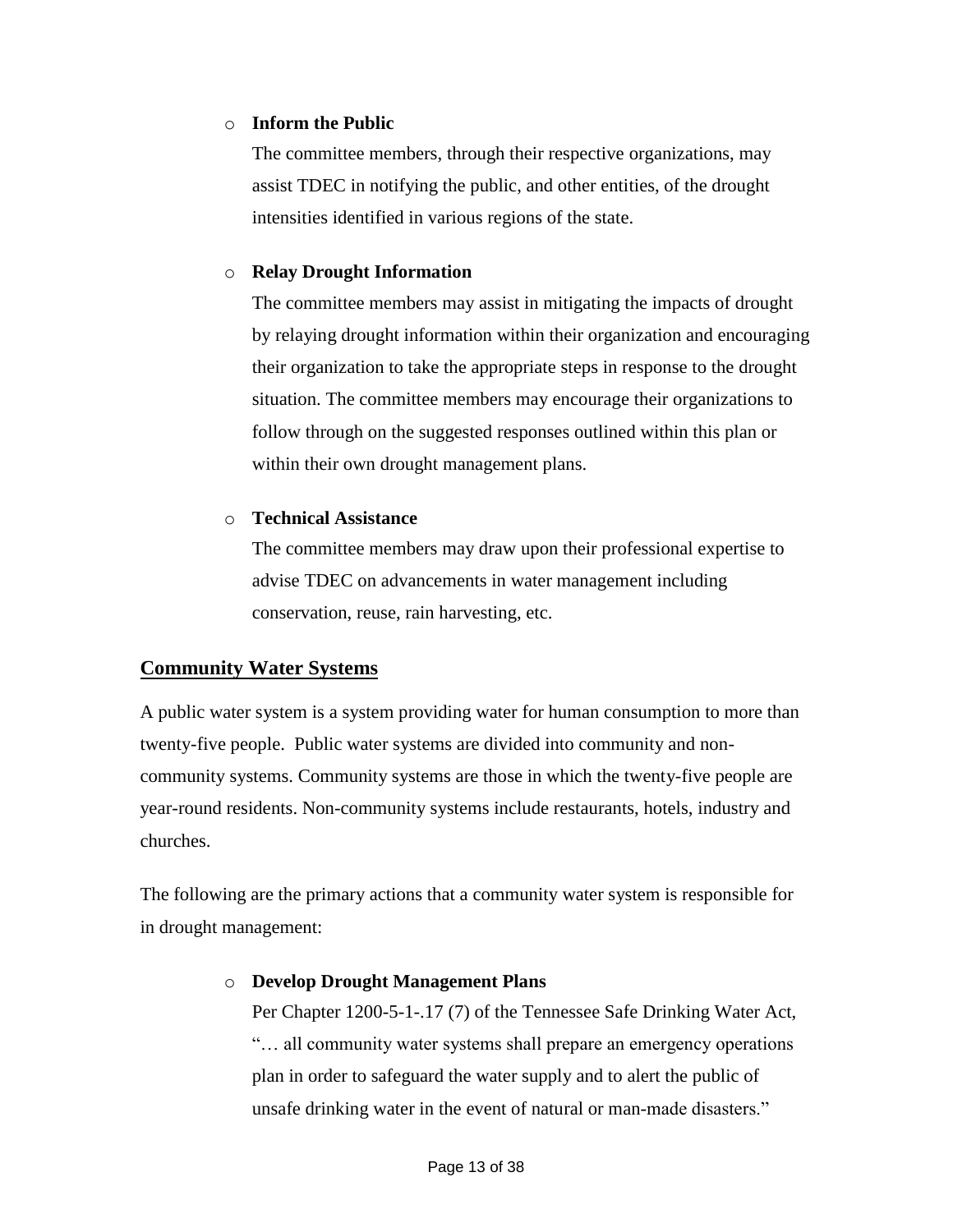Drought management must be addressed in a separate document. The plan should address all applicable elements identified in TDEC's guide. (See Attachment D for the outline of the guide.)

#### o **Identify Planned Responses**

A critical aspect of a community water system's drought management, and the development of their drought management plan, is the identification of trigger-points and associated responses. Trigger-points are the defined conditions or circumstances that call for pre-determined actions. They are based on calculated and known factors, including:

- water quality (e.g., taste and odor, disinfection byproducts);
- system limitations (e.g., pump capacity, line size);
- operating conditions (e.g., pressure below the mandated minimum of 20 pounds per square inch); or
- loss of critical resources (e.g., declining lake levels).

Each plan should detail responses that are phased to address trigger-points or increasingly severe drought conditions.

#### o **Identify Risks**

It is important for community water systems to evaluate their water sources, anticipate availability problems, evaluate treatment and delivery capacities and identify essential needs. Systems must be aware of their limiting factors. These may include: established low flows, reservoir operating guides, downstream waste assimilation needs, water treatment capacity and design, distribution system capacity, source adequacy and/or water quality problems due to diminished streamflows and specific system needs.

Community water systems must identify critical and competing uses (e.g., hospitals, fire suppression, sensitive aquatic environments, nursing homes,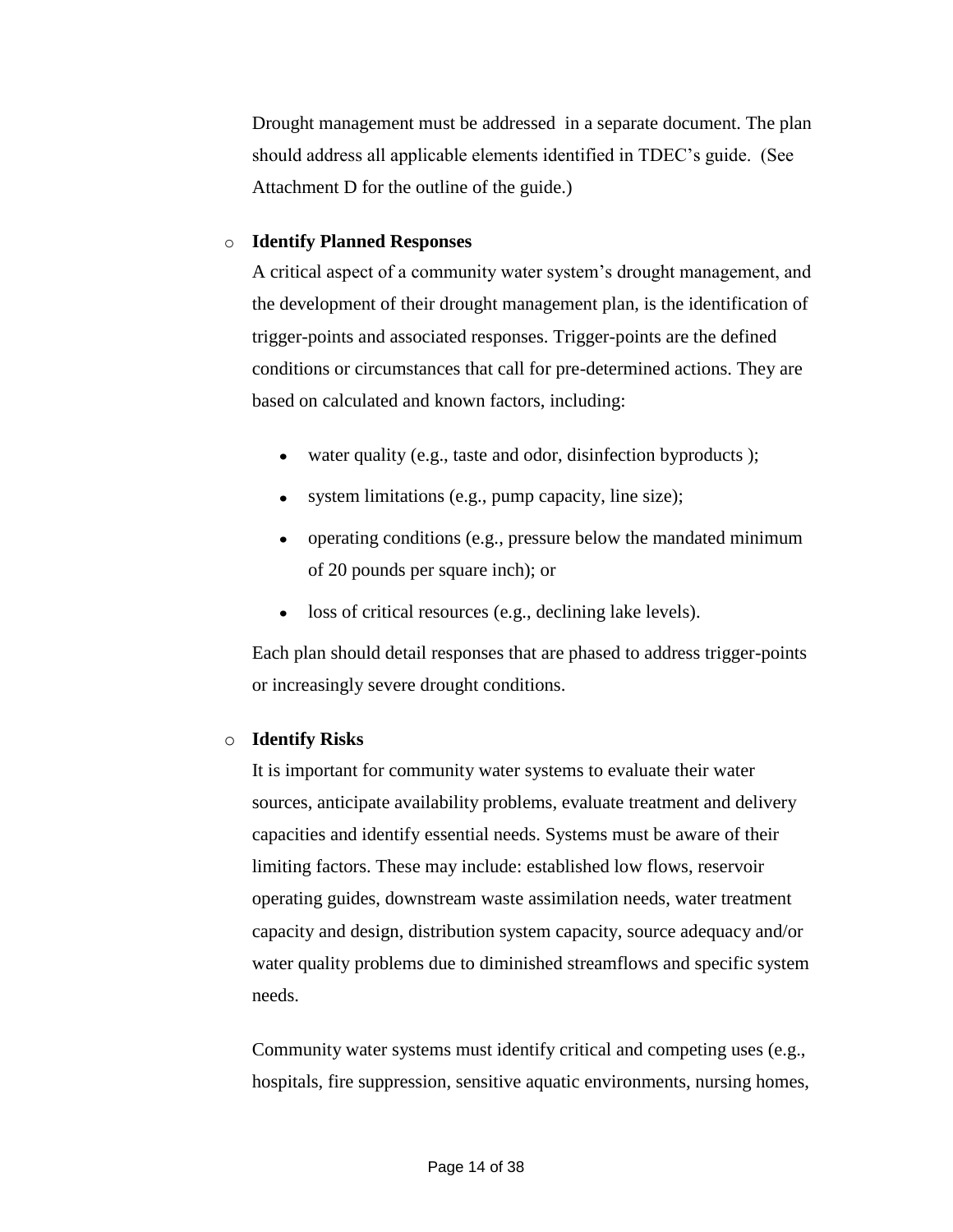etc.) For instance, many livestock producers have opted to install alternative watering systems for their livestock, and the use of community water systems has become a popular choice. During times of drought, it will be necessary for community water systems to take into account the water usage of the agricultural sector and to realize that water for livestock is a vital priority on par with other commercial or industrial uses.

Although some risk of water shortage will always be present, the toleration of risk will vary immensely among community water system users.

The level of risk is based on source capability and the extent to which it has been developed. Once this information is known, community water systems must develop plans for managing resources and demands under drought conditions. It is critical for community water systems to discuss their assessment of the relative risks with the impacted users and local government officials. Water systems may have to make some difficult decisions about which water users would be subject to reductions and under what circumstances. These considerations should occur in the development of the drought management plan, not in the midst of a crisis.

The development of a drought management plan should provide an equitable degree of protection to users. For community water systems with less developed sources and facilities, a management plan is an effective means for averting a water crisis during a short-term drought. Over an extended drought, however, effective management alone may not be sufficient. With more developed sources and facilities, a drought management plan can help avert a crisis during a drought of longer duration. The development of the plan may provide the community water system with an opportunity to establish their priorities and identify the means to meet this priority.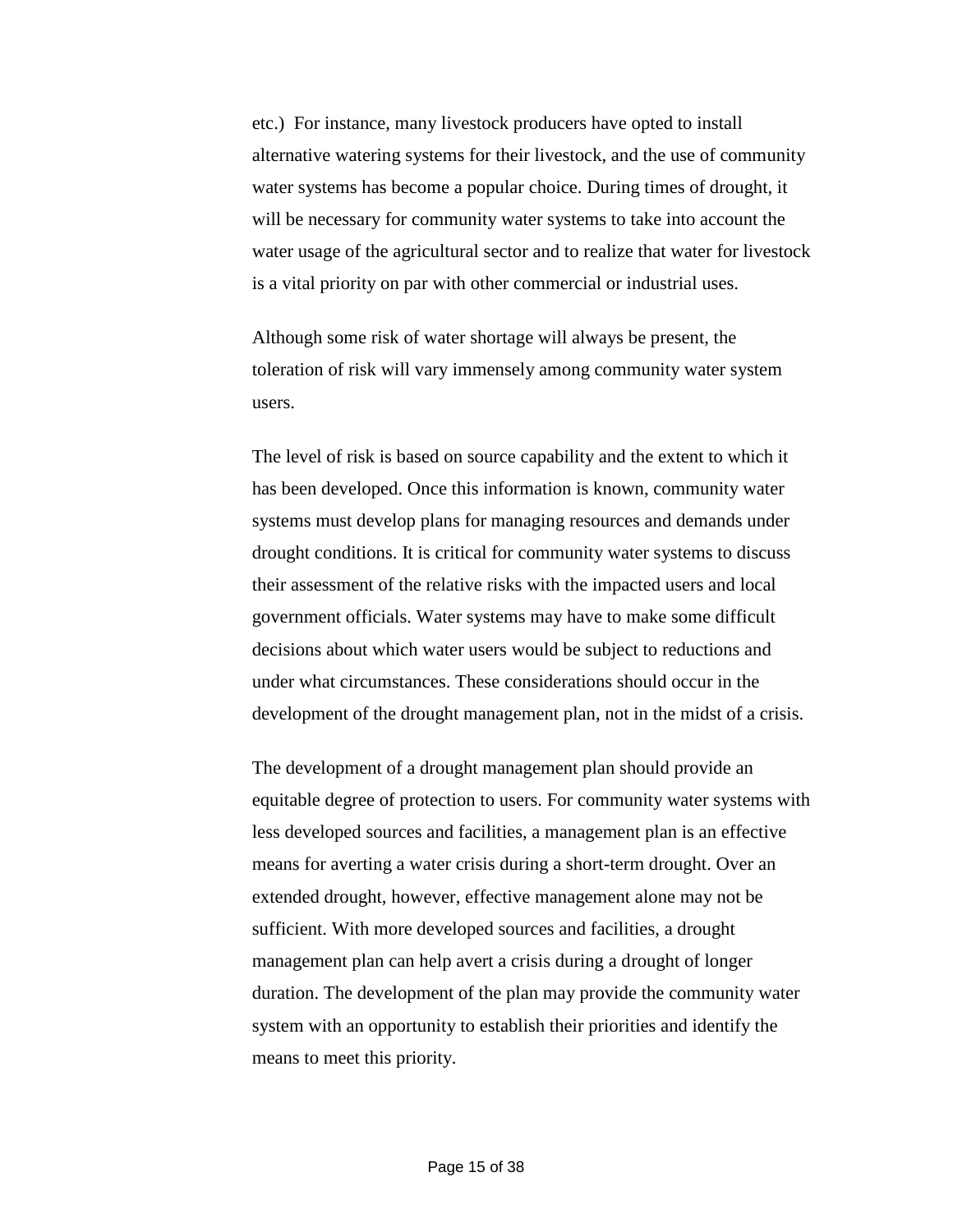For these reasons, a drought management plan is often a companion to a regional water supply plan. Oftentimes, communities that conduct effective regional supply planning find that there is less of a need for drought management planning. In assessing their risk, community water systems often determine that the best drought preparation is developing interconnections with other facilities to form a regional water system and expand the adequacy of their sources.

#### o **Address All Uses**

Community water systems must plan for drought by addressing all the uses in their system including drinking water, industries and livestock. An extensive list of potential drought responses for various users should be included in a community water system's drought management plan. Acceptable levels of service must be established for various uses and the available water resource managed accordingly. Priorities should be established for essential needs such as hospitals, nursing homes and firefighting.

#### o **Communicate with the Public**

The community water system should communicate with the public and their customers while they are in the planning stages of a drought to ensure that the public and other users are aware of their system's triggerpoints and the planned responses. Community water systems will also be the primary interface with their users on conservation. This may include the adoption of conservation pricing, pricing that serves as a disincentive for those customers not practicing conservation.

#### o **Report Conflicts**

TDEC will expect community water systems to inform us of potential conflicts among water users that they identify in their drought management planning stage or actual conflicts that arise during the implementation of their drought management plans. Systems unable to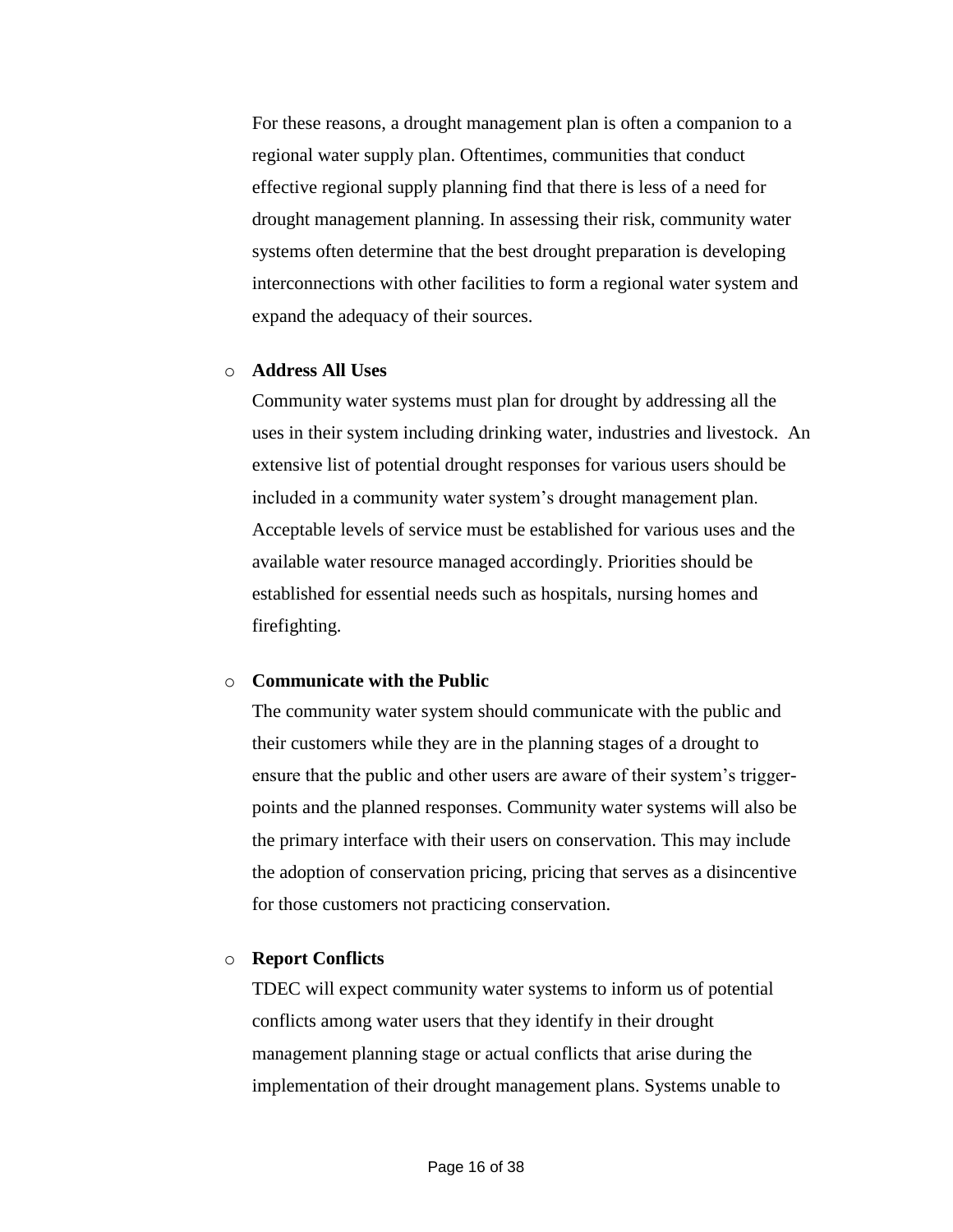achieve adopted plan goals and objectives under any phase of implementation would be subject to enforcement action by the Commissioner of TDEC. Where conflicts over water rights and water quality problems emerge or local situations become "emergency" situations, TDEC, TEMA and the governor can enter the situation. Once a situation is declared an emergency, special actions can be taken under the governor's emergency powers' authority.

#### **Local Governments**

Local governments also include entities other than the community water system, e.g., county government offices. Local governments may assist their community water systems in drought management in the following ways:

#### o **Assist with Planning**

Assist the community water systems within their jurisdictions to plan and coordinate the development of water supplies the extension of infrastructure and the coordination of resources, manpower and technical expertise. Assist the community water system in the development of the drought management plan.

#### o **Implement Drought Responses**

Elected local government officials that have been involved in the development of the drought management plan will be informed about the trigger-points for the various drought phases and the planned responses. The local government may be able to assist in the implementation of some of those responses, especially those associated with emergency conditions. For instance, in certain phases of drought, county governments may be tasked to haul water for domestic and livestock use to self-supplied water users with inadequate sources.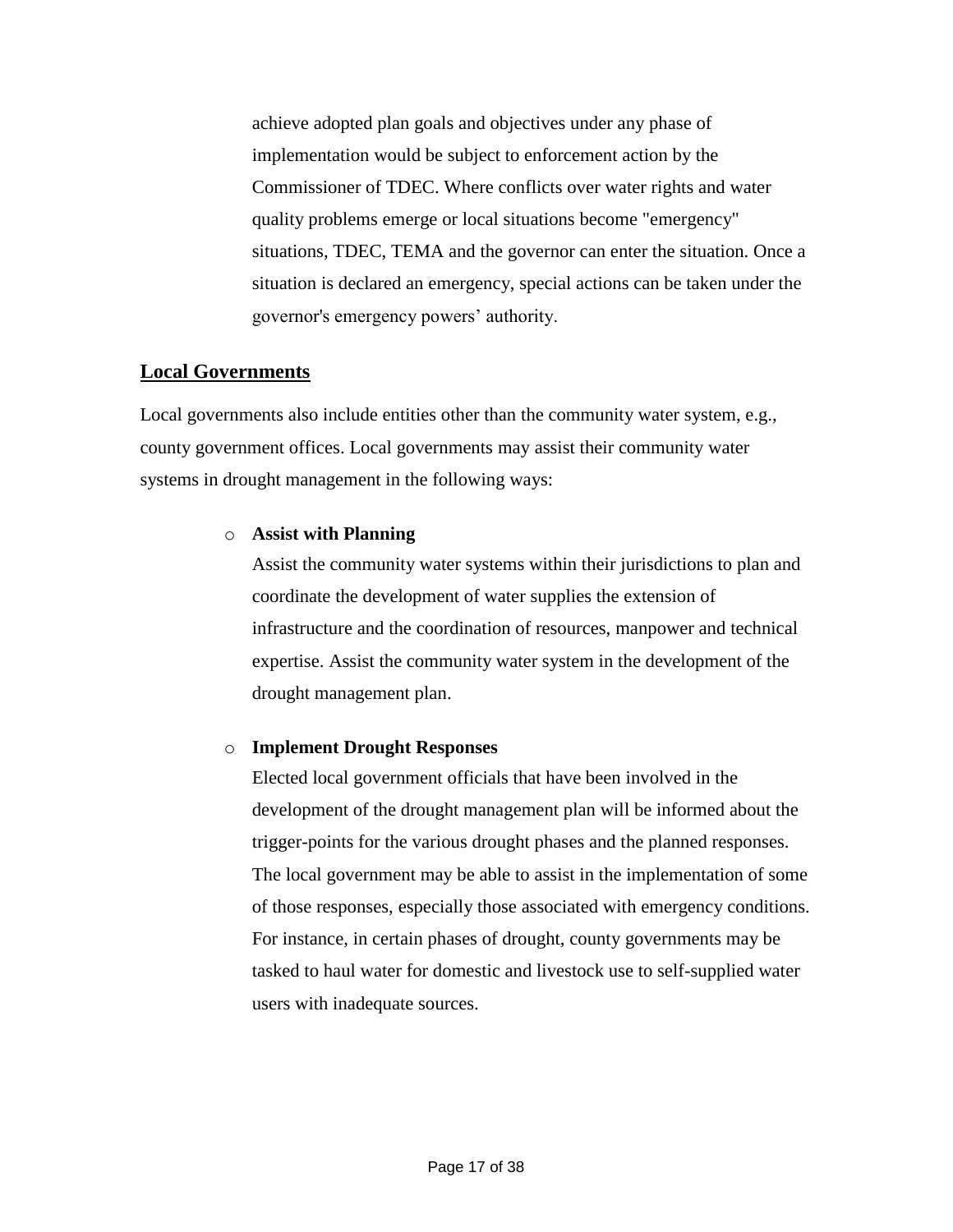#### o **Inform the Public**

Local governments may assist the community water system in informing water users of water use restrictions during certain phases of a drought. Local governments can also help to inform users of necessary conservation measures during a drought or to educate users about conservation as a change in behavior.

#### **Tennessee Emergency Management Agency**

TEMA has authority for coordinating the efforts of the federal government with other departments and agencies of state government, county governments, municipal governments and school boards, and private agencies in case of a drought emergency.<sup>1</sup> TEMA has two critical roles in drought management:

#### o **Facilitate the Drought Task Force**

Governor Phil Bredesen assembled the Tennessee Drought Task Force in June 2007. The task force is led by the Tennessee Emergency Management Agency along with TDEC. The two agencies work with local, state and federal agencies to track Tennessee's water needs and provide support where necessary. Agencies on the task force include the Tennessee Department of Agriculture, the Tennessee Wildlife Resources Agency, the National Weather Service, TVA, the U.S. Army Corps of Engineers and the Tennessee Association of Utility Districts. The task force provides a mechanism for agencies to exchange drought information, discuss issues and solutions and coordinate response activities related to the drought. The Drought Task Force provides TDEC with the *U.S. Drought Monitor for Tennessee* that will be posted on TDEC's website.

#### o **Manage Emergency Drought Situations**

Where conflicts over water rights and water quality problems emerge or local situations become "emergency" situations, TDEC, TEMA and the governor can enter the situation. Once a situation is declared an

 $\overline{a}$ <sup>1</sup> T.C.A. 58-2-104 Creation of agency – Director and deputies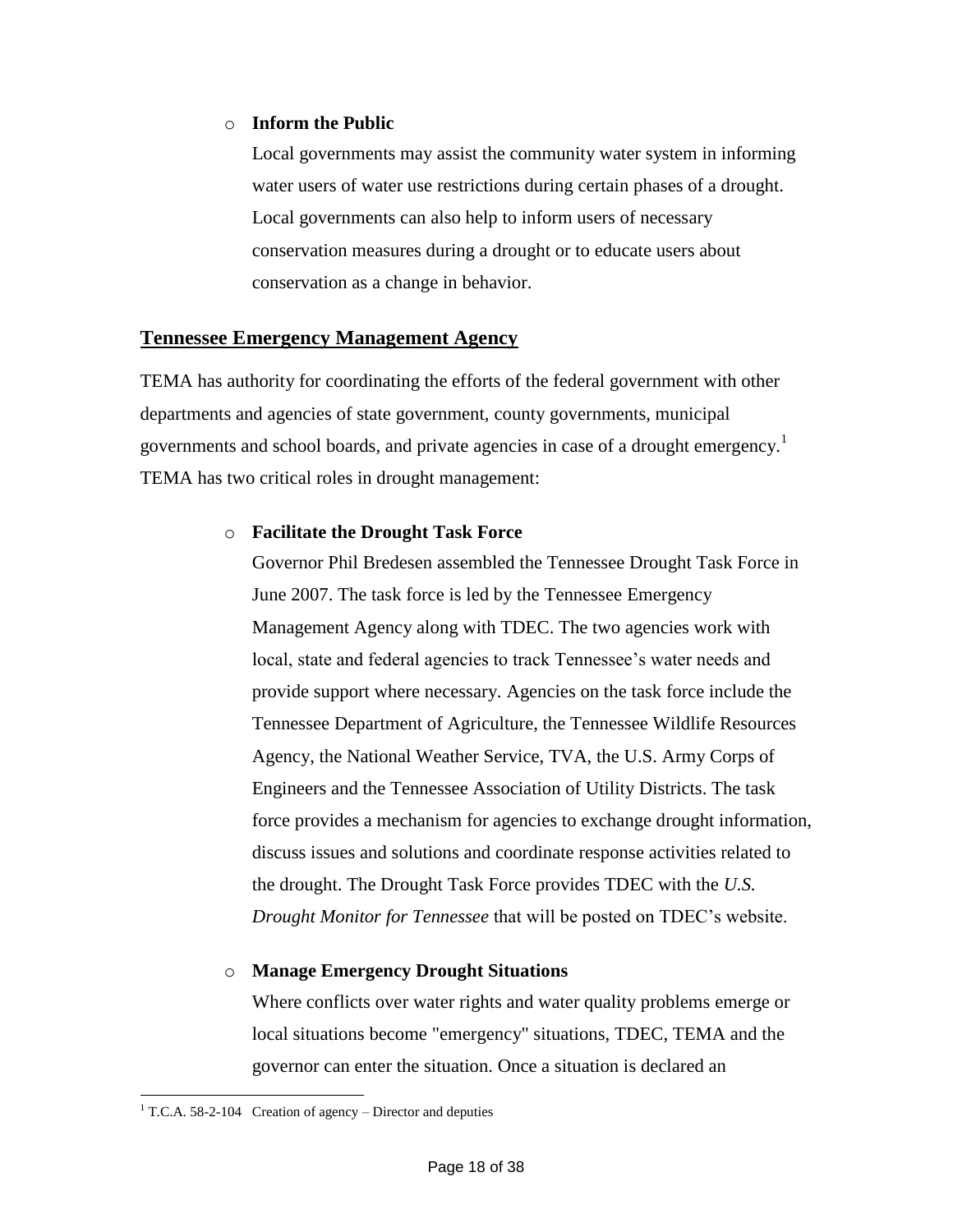emergency, special actions can be taken under the governor's emergency powers authority.

#### **Tennessee Department of Agriculture**

The Tennessee Department of Agriculture has several focus areas related to drought planning and management across our state. The following are contributions that TDA can make to drought management:

#### o **Emergency Designations**

The U.S. Secretary of Agriculture has the authority to designate natural disaster areas when sufficient agricultural losses are suffered. This designation allows farmers to apply for various federal disaster assistance programs including low-interest emergency loans, and crop and livestock loss payments. Generally, a county and the individual producer must show a 35 percent loss in any one area of production in order to qualify. When drought strikes, county-level farm damage assessment reports are generated by the local USDA Farm Service Agency (FSA) office and are reviewed by the FSA's State Emergency Committee. Since a disaster designation requires that the Governor make a formal request, TDA works with FSA to facilitate this action.

#### o **Participate in the Water Resources Technical Advisory Committee**

TDA is represented on the Water Resources Technical Advisory Committee. In that role, TDA can provide the contributions to drought management presented separately in this document under the discussion of the committee.

#### o **Assistance to the Public**

Often during periods of drought, livestock producers will contact TDA asking for assistance in transporting water from a source back to the farm. TDA refers these requests to the local Emergency Management Agency for action. Many rural areas have installed "dry hydrants" at various water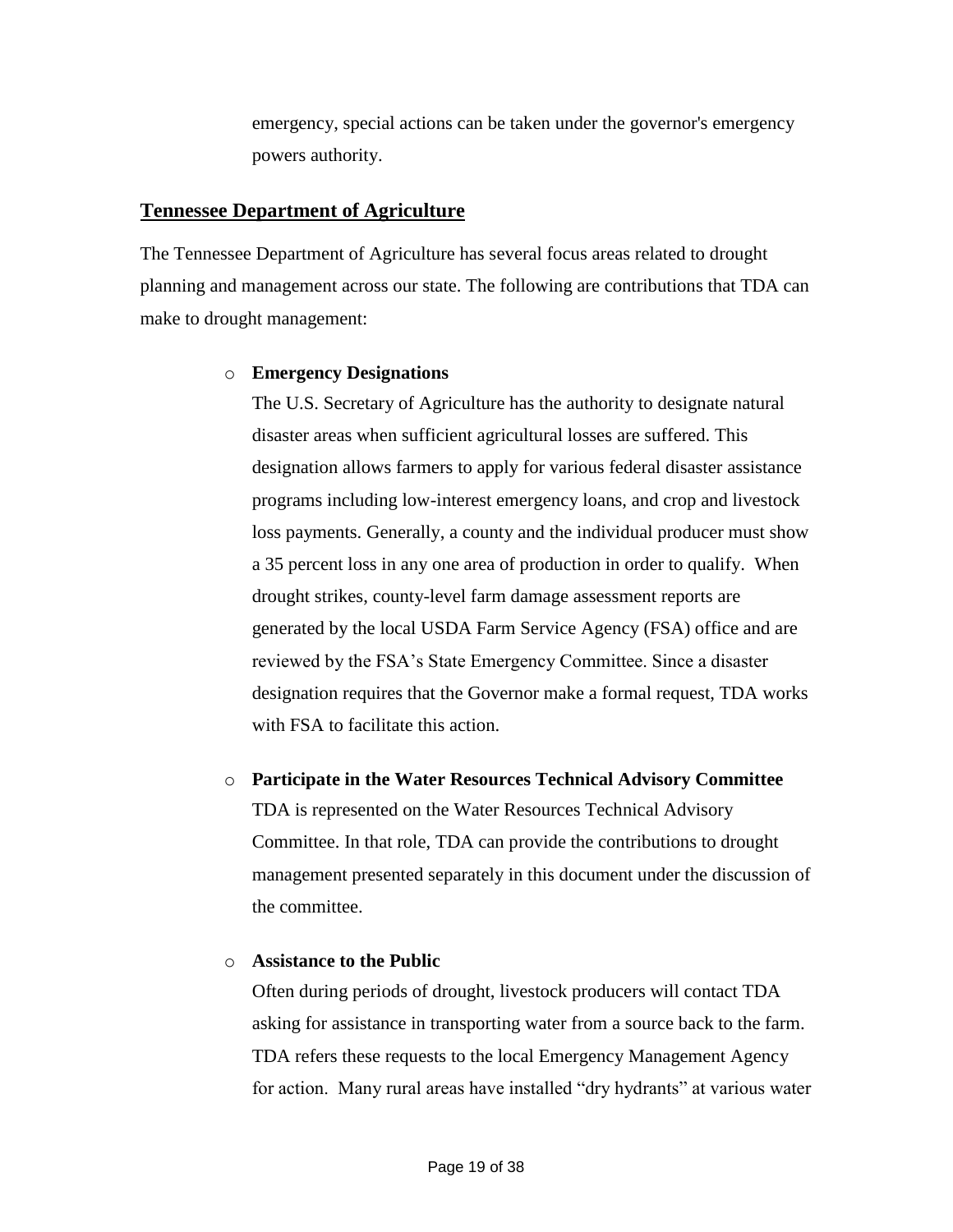sources in the county, as a means to provide emergency water sources for firefighting. It is possible that these hydrants could be spatially identified and categorized as to their utility as a withdrawal point for supplemental water in the event of a drought.

TDA provides cost-share assistance to producers through the Tennessee Agricultural Enhancement Program, the 319 Nonpoint Source Management Program, and the Agricultural Resources Conservation Fund Grant Program. These programs provide cost-share assistance to producers to install a variety of drought-mitigating best practices; from alternative livestock watering systems, wells and ponds to irrigation systems for fruit and vegetable production, greenhouses and organic farming.

#### o **Preventing Fire during Drought Periods**

The risk of forest fires is heightened during periods of drought. TDA's Division of Forestry works in cooperation with local governments to assess the need for bans on open burning on a county basis according to an established set fire risk indicators. The State Forester also has the authority to extend the state's burn permit requirements beyond the Oct. 15 through May 15 statutorily established period. Other forest management practices are dictated by the dry weather, such as planting and the need for weed control.

#### o **Communication**

Communication is vital during periods of drought. TDA is committed to developing and maintaining a list of key agricultural industry contacts for use by governmental entities and public utilities, so timely and accurate information can be obtained as needed.

TDA works in close partnership with the U.S. Department of Agriculture's National Agricultural Statistics Service (NASS). NASS performs the Census of Agriculture which obtains vital information from our state's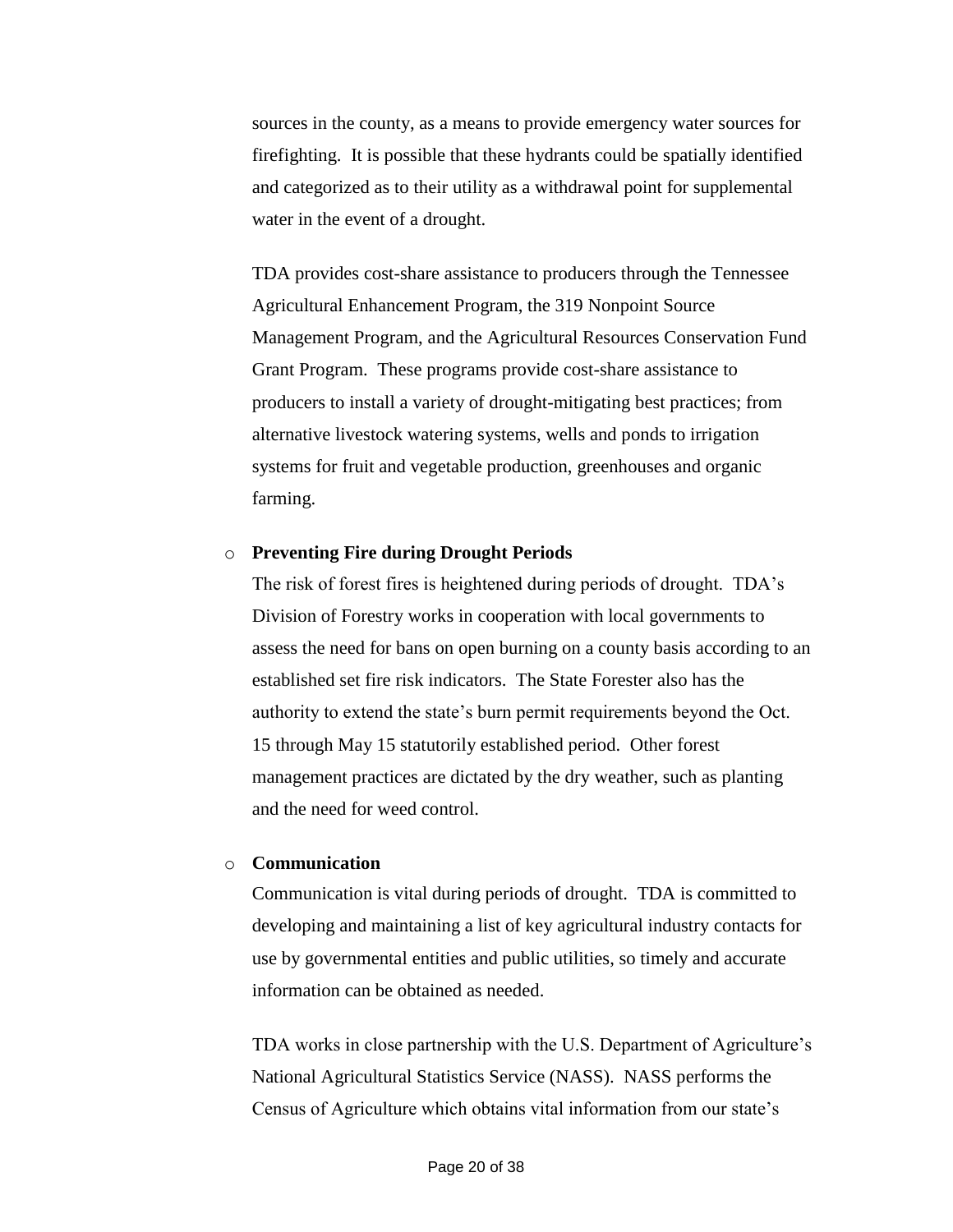farmers. TDA could work with NASS in the next Census cycle to structure a set of questions related to water usage on Tennessee farms. This would provide more current and additional information for better program management and decision-making by government agencies.

#### **Tennessee Wildlife Resources Agency**

The mission of the Tennessee Wildlife Resources Agency is to preserve, conserve, protect, and enhance the fish and wildlife of the state and their habitats for the use, benefit, and enjoyment of the citizens of Tennessee and its visitors.<sup>1</sup> TWRA carries out its mission by working toward the safe use of the state's waters.

The following are the primary contributions that TWRA can make in drought management:

#### o **Work with TDEC to Monitor Aquatic Life**

Each year TWRA biologists survey streams and rivers to determine the status of streams and the abundance of the fish populations. TWRA will work with TDEC to monitor areas impacted by drought conditions.

#### o **Work with TDEC to Enforce Protections of Aquatic Life**

Both the Tennessee Water Quality Control Act and the Tennessee Wildlife Code require that water withdrawal not result in a condition of pollution or harm to aquatic habitat and that the resulting instream flow provides for the protection of fish and aquatic life. TWRA will work with us to ensure those protections remain in place, even in a period of drought.

TWRA, the U.S. Geological Survey, The Nature Conservancy and TDEC have partnered in a project to define a process to determine instream flow ecological needs for Tennessee's various ecological / geographic regions. This project is a reflection of the agencies' collective commitment to the advancement and application of instream flow science and policy.

 $\overline{a}$ <sup>1</sup> T.C.A. 70-1-301 Creation – statement of policy of TWRA.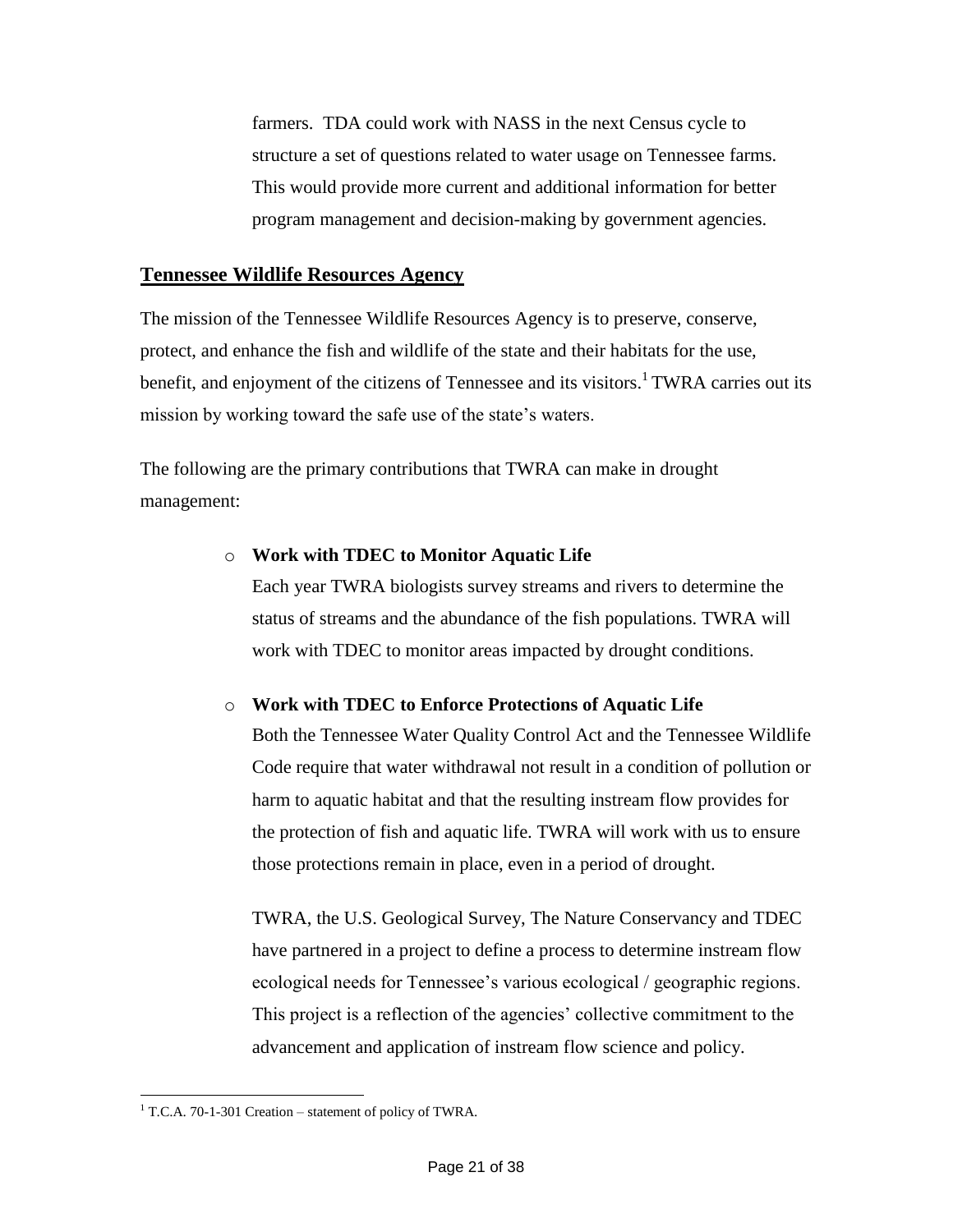#### o **Provide Data on Conditions**

TWRA has fishery and boating data on the TWRA lakes and fisheries they manage that might serve to confirm the onset of drought in a specific region. That information could be shared with TDEC to assist in the assessment of the drought status across the state.

#### o **Inform TDEC of Impacts and Responses**

TWRA may inform TDEC of potential, or confirmed, impacts to fish and wildlife from drought conditions. They also can provide us with information about their planned responses to those impacts. TDEC and TWRA may decide to implement some collaborative responses to address a specific drought situation.

#### o **Exchange Information**

There are a number of state and federal entities with drought-related responsibilities. TWRA should continue to exchange information with TDEC and other agencies on their observed drought impacts and planned responses.

#### o **Assist with Communications Plans**

TWRA should assist in the efforts to keep the public informed of the drought status and planned responses. The communications may include specific responses required of the fishing and boating communities in drought-impacted regions.

#### **Tennessee Department of Transportation**

In addition to being responsible for Tennessee's road system, TDOT also is responsible for river ports in the state. With more than 1,062 navigable waterway miles, the waterways of Tennessee connect terminals on the Tennessee, Cumberland and Mississippi Rivers and their tributaries with ports in numerous states. One of TDOT's objectives is to increase the use of water transportation and to improve regional and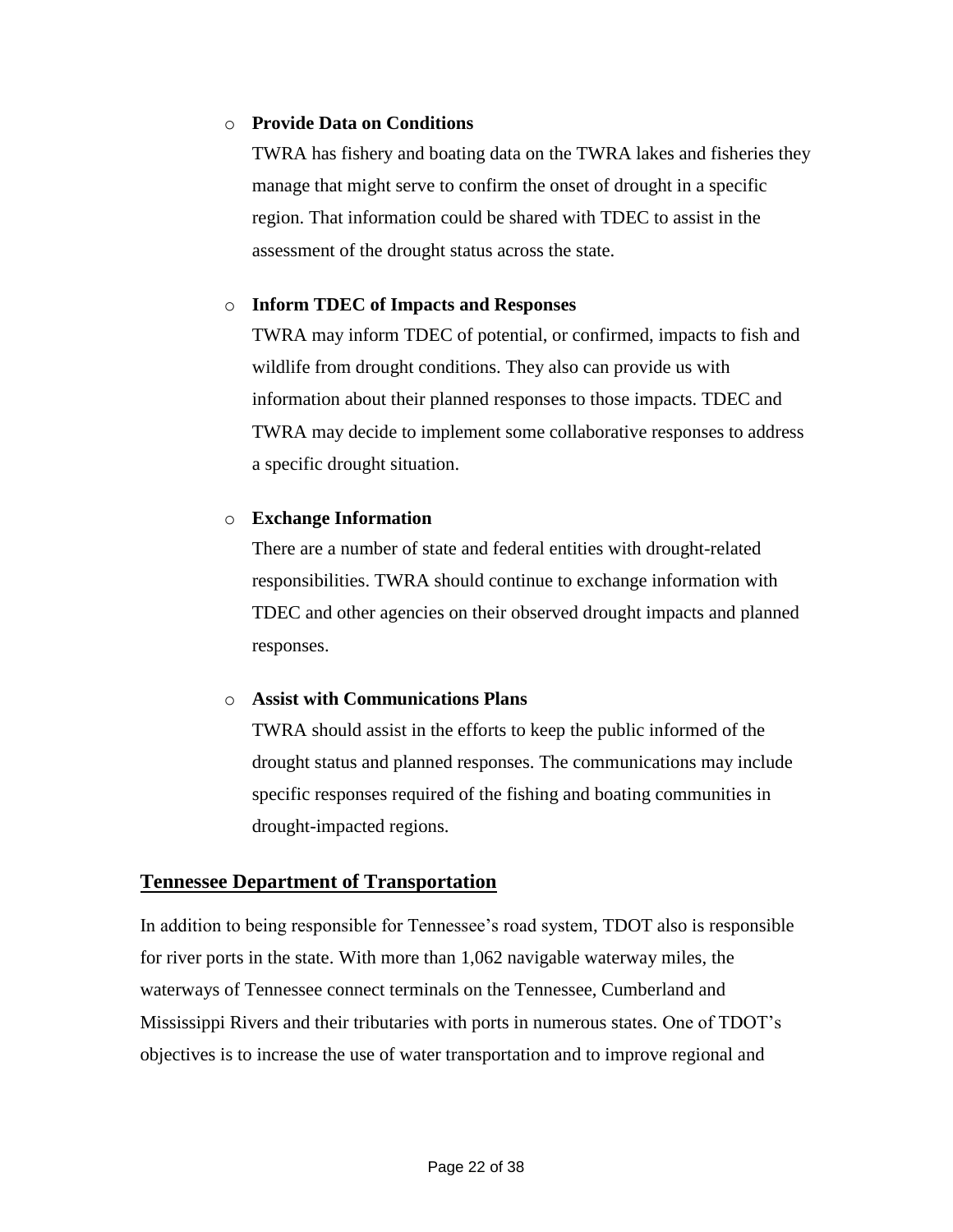national economic conditions by increasing utilization of cost-effective, fuel-efficient and environmentally friendly waterway transportation.

TDOT can contribute the following to drought management:

#### o **Provide Data on Conditions**

TDOT has access to navigation information from waterways across the state. That information could be shared with TDEC to assist in the assessment of the drought status in a specific region.

#### o **Inform TDEC of Impacts and Responses**

TDOT may inform TDEC of potential, or confirmed, impacts to navigation from drought conditions. Impacts on our transportation network, and associated commercial shipping, can result in a socioeconomic impact for a region or the state.

#### o **Exchange Information on Drought Responses**

The drought responsibilities of one entity are interwoven with the drought –related responsibilities of other state and federal entities. TDOT should continue to exchange information with TDEC, TVA and other agencies on their observed drought impacts and planned responses.

#### o **Assist with Communications Plans**

TDOT should assist in the efforts to keep the public informed of the drought status and planned responses, specifically the information impacting the navigation network.

#### **Tennessee Advisory Committee on Intergovernmental Relations**

The Tennessee Advisory Commission on Intergovernmental Relations' (TACIR) primary mission is to monitor federal, state, and local government relations and to make recommendations for improvement to the legislature.<sup>1</sup> The Commission is composed of elected officials, primarily state legislators. One of TACIR's objectives is to serve as a

 $\overline{a}$  $1$  T.C.A. 4-10-101 Legislative findings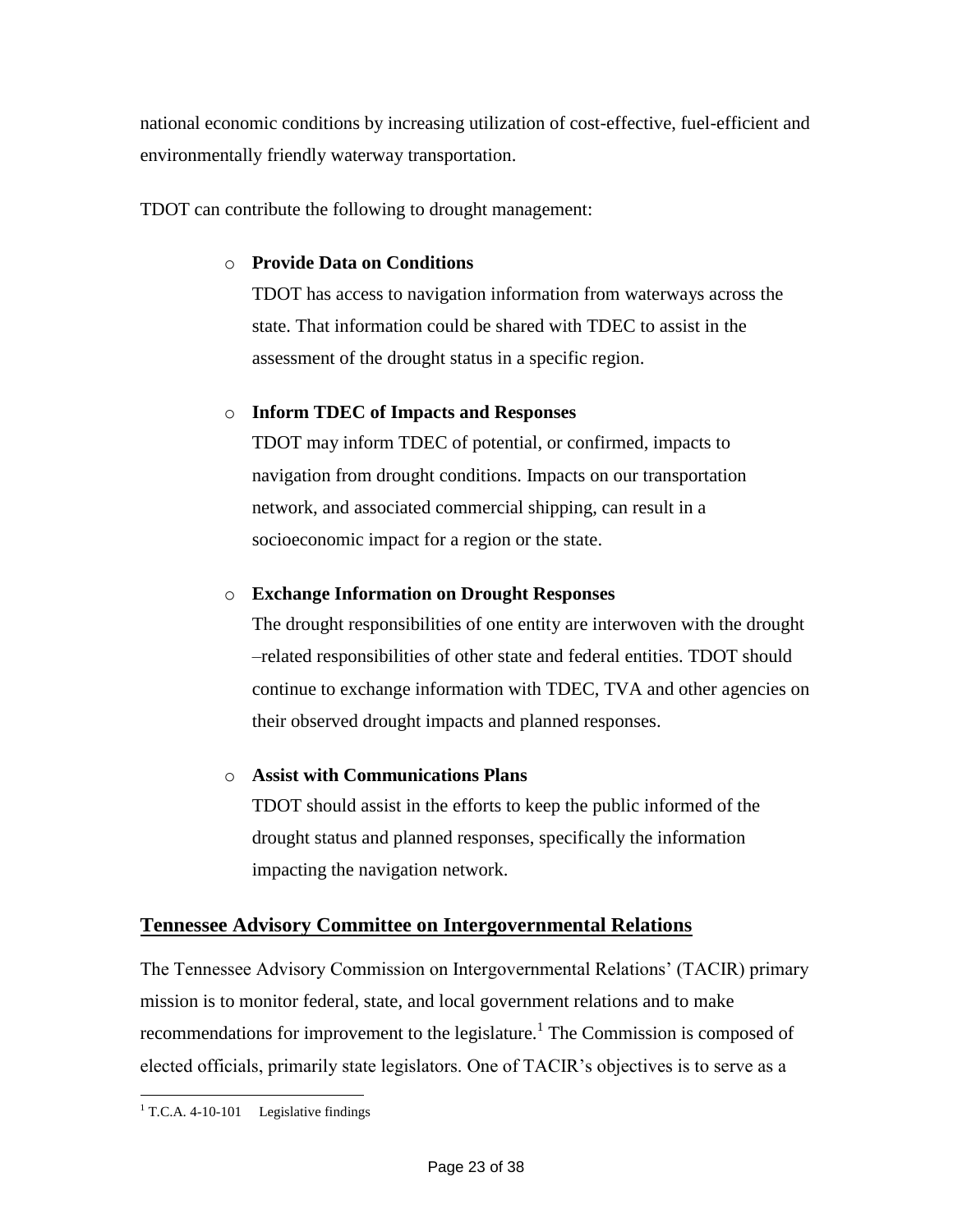research institution and public forum where issues are aired. The following are their potential contributions to drought management:

> o **Participate in the Water Resources Technical Advisory Committee** TACIR is represented on the Water Resources Technical Advisory Committee. In that role, TACIR can provide the contributions to drought management presented separately in this document under the discussion of the committee.

#### o **Assist with Communications Plans**

TACIR can provide a forum for discussion of the drought issues within their commission. They can also work with others to assess the fiscal capacity of local governments and utilities to deal with water issues.

#### **Federal Agencies**

.

The role of federal and regional agencies in a drought will depend on the water-related resources under their management. In Tennessee, those federal agencies having major responsibilities include: TVA (a federally-operated corporation), U.S. Army Corps of Engineers, U.S. Geological Survey, U.S. Environmental Protection Agency, U.S. Fish and Wildlife Service and the U.S. Department of Agriculture – Rural Development. Some of these organizations have a regulatory role in water resources management. The following are some of the resources these organizations can provide in drought management:

> o **Participate in the Water Resources Technical Advisory Committee** Some of these agencies have representatives on the Water Resources Technical Advisory Committee. In that role, they can provide the contributions to drought management presented in this document under the discussion of the committee. Federal and regional agencies also provide a mechanism for the expeditious exchange of information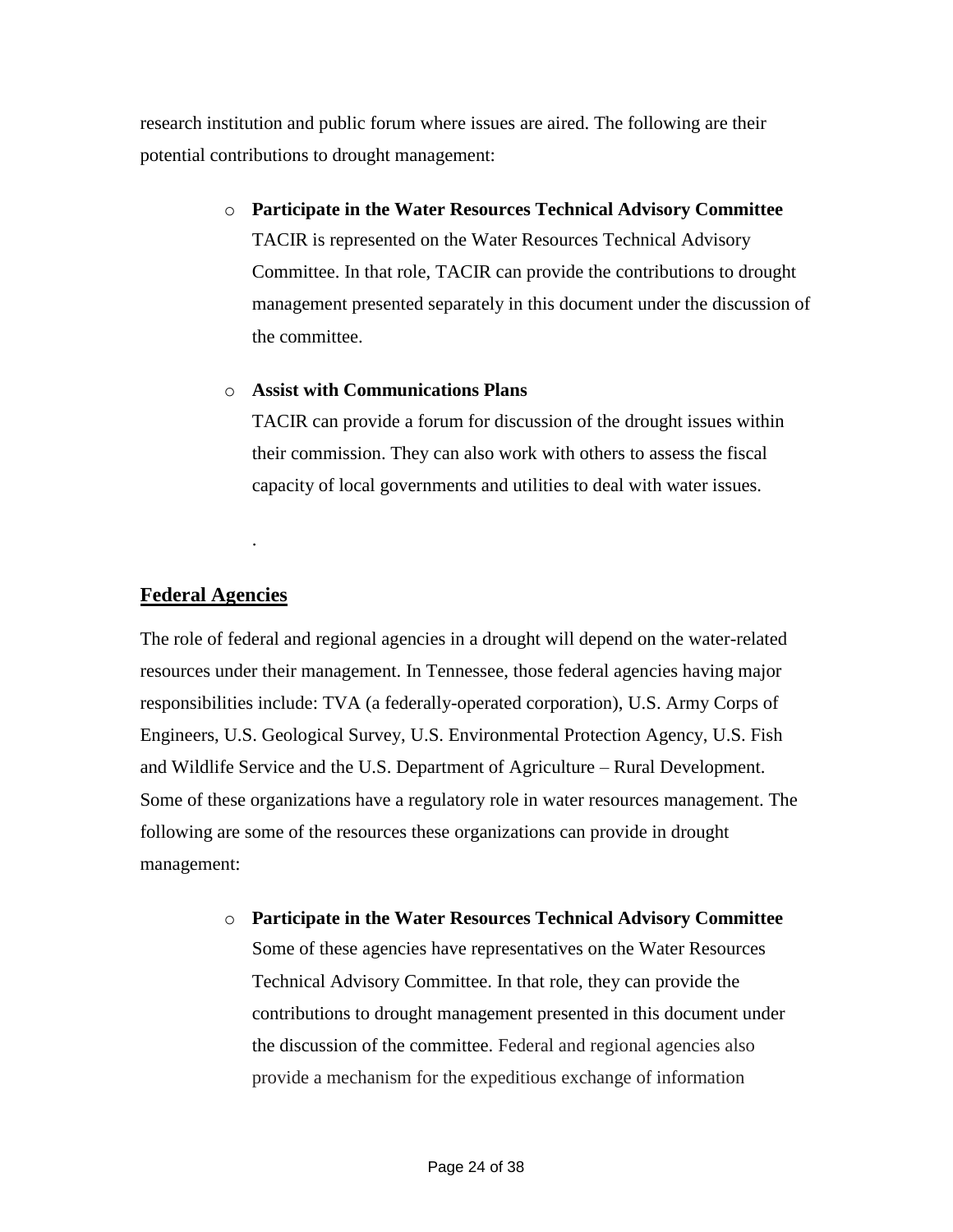regarding resources, impacts and other pertinent information related to drought.

#### o **Provide Data on Conditions**

Many of these agencies have data on deteriorating water quality conditions and reservoir levels that could be shared with TDEC to assist in the assessment of the drought status across the state. Some of these agencies participate in the Tennessee Emergency Management Agency Drought Task Force and are charged with sharing information that may be pertinent to the drought intensity designations.

#### o **Assist with Communications Plans**

These agencies should assist in the efforts to keep the public informed of the drought status and planned responses including, notifying recreational users of reservoir hazards due to poor water quality or low water level elevation, as applicable.

#### o **Assist with Implementation of Plans**

The U.S. Department of Agriculture – Rural Development has the ability to provide loan and grant funding to eligible applicants who meet their funding requirements. Their programs has served as a significant source of funding for drinking water infrastructure in the state, and it will be an essential element for communities who need to implement future drought management plans.

#### **Tennessee Valley Authority**

TVA is referenced in the section on federal agencies; however, their role is so critical to drought management in Tennessee that a separate section is warranted.

TVA operates a system of dams and reservoirs with associated facilities—its water control system. As directed by the TVA  $Act<sup>1</sup>$ , TVA uses this system to manage the water

 $\overline{a}$ <sup>1</sup> Tennessee Valley Authority Act of 1933." [48 Stat. 58-59, 16 U.S.C. sec. 831]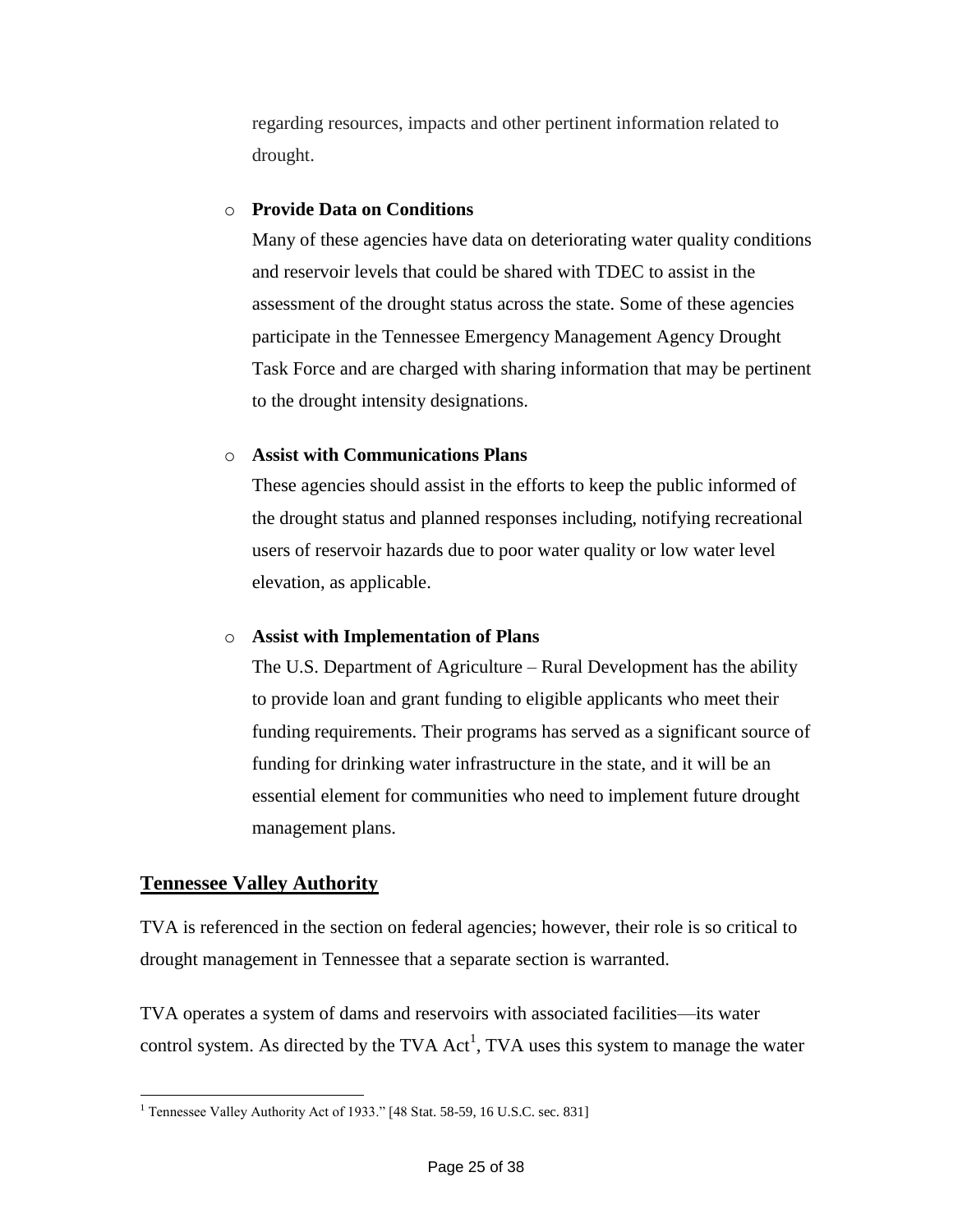resources of the Tennessee River for the purposes of navigation, flood control, recreation, power production and economic development. TVA's mandate and mission encompass several states in the southeast U.S.; therefore, they are called to coordinate their responses to many situations, including drought, with local, state and other federal authorities and jurisdictions.

The following are some of the crucial roles TVA has in drought management:

o **Participate in the Water Resources Technical Advisory Committee** TVA is represented on the Water Resources Technical Advisory Committee. In that role, TVA can provide the contributions to drought management presented separately in this document under the discussion of the committee. Regional agencies, like TVA, also provide a mechanism for the expeditious exchange of information regarding resources, impacts and other pertinent information related to drought.

#### o **Share Information on Observed Impacts**

TVA can provide important data about observed drought impacts at various points across the Tennessee Valley region to TDEC and other federal, state and local entities. Since TVA operates across state lines they also can provide data about drought impacts in neighboring states that might have an impact on Tennessee.

#### o **Exchange Information**

TVA has finalized their "Tennessee River Drought Management Plan" (March 2008). The plan clarifies TVA's operating policy for the Tennessee River System and addresses the need for a plan for "times of extremely low rainfall and stream inflows." According to TVA, the plan was developed "to assist in communicating and coordinating drought conditions, impacts, and response actions." The Tennessee Valley Water Partnership Drought Committee consists of the designated representatives of the following states and agencies: TVA, Alabama, Georgia, Kentucky, Mississippi, North Carolina, Tennessee, Virginia, the Environmental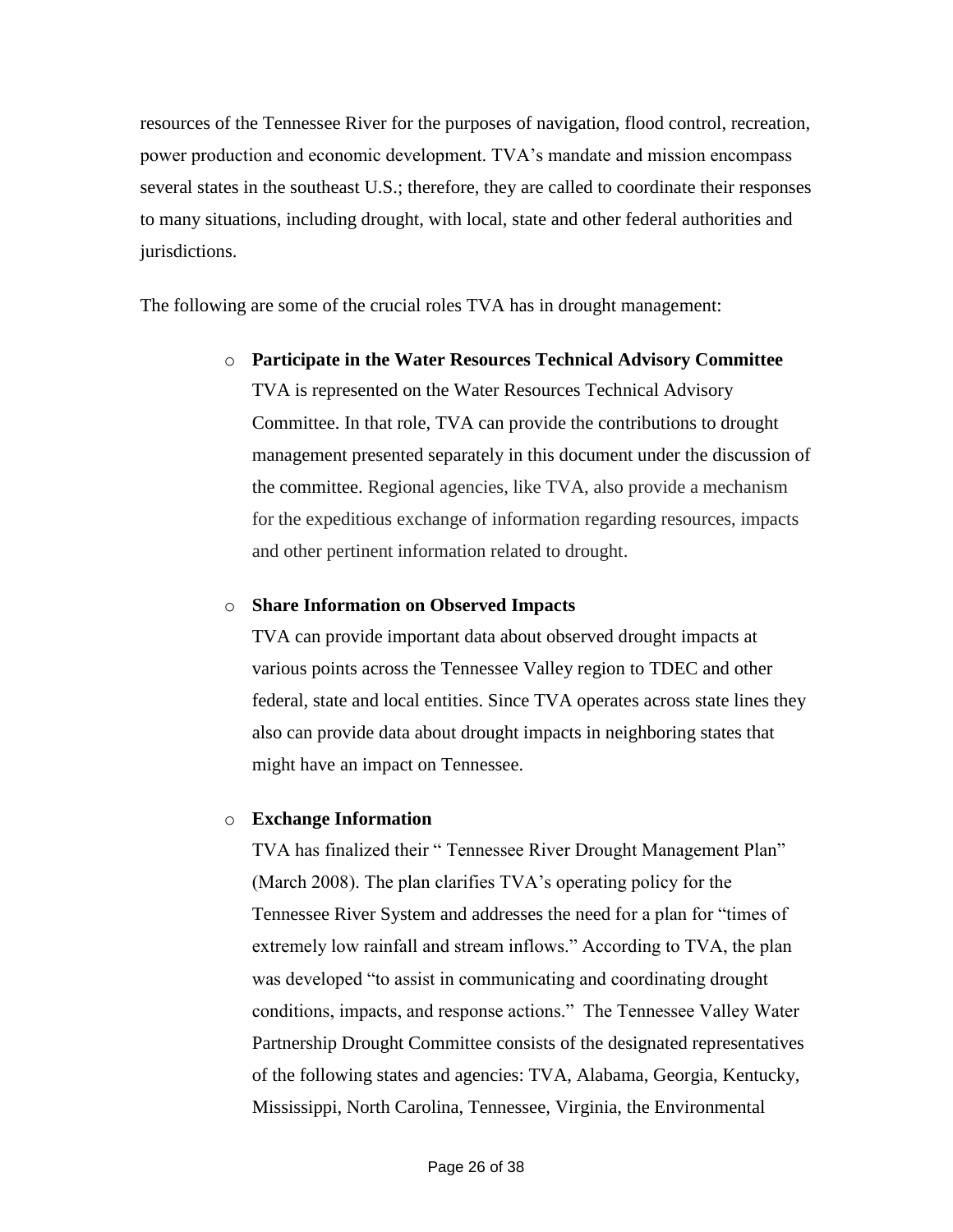Protection Agency, and the United States Geological Survey. The committee is activated when drought conditions are severe or worse with tributary reservoir levels below the system minimum operating guide. The Tennessee Valley Water Partnership Drought Committee is a forum for the exchange of information and views by the participants; and is neither a decision-making nor an advisory body. TDEC is represented on the Tennessee Valley Water Partnership Drought Committee. Information that is pertinent to Tennessee and the protection of critical habitat will be exchanged with the Water Resources Technical Advisory Committee and TDEC.

#### o **Communicate with the Public**

TVA has the ability to contribute significantly on the communication of drought information to the public. TVA's external web site will be updated to reflect current reservoir conditions and serve as a drought coordination web site. TVA's Corporate Communications will issue regular press releases. TVA will designate a Drought Response Coordinator to oversee internal activities and external communications. As a member of the Water Resources Technical Advisory Committee, TVA can utilize their resources to assist in relaying drought intensity information to the public and the associated responses, as well as educational information on conservation. As appropriate, TVA should inform recreational users of reservoir hazards due to poor water quality or low water level elevation.

#### o **Implement Drought Responses**

TVA's "Tennessee River Drought Management Plan" includes five defined phases of drought and associated responses. The plan calls for TVA to communicate and coordinate with key river system stakeholders as the drought enters a phase requiring some operational response. Part of TVA's responsibility is to manage reservoir elevations and releases to provide flood-risk reduction, hydropower, water supply, recreation, and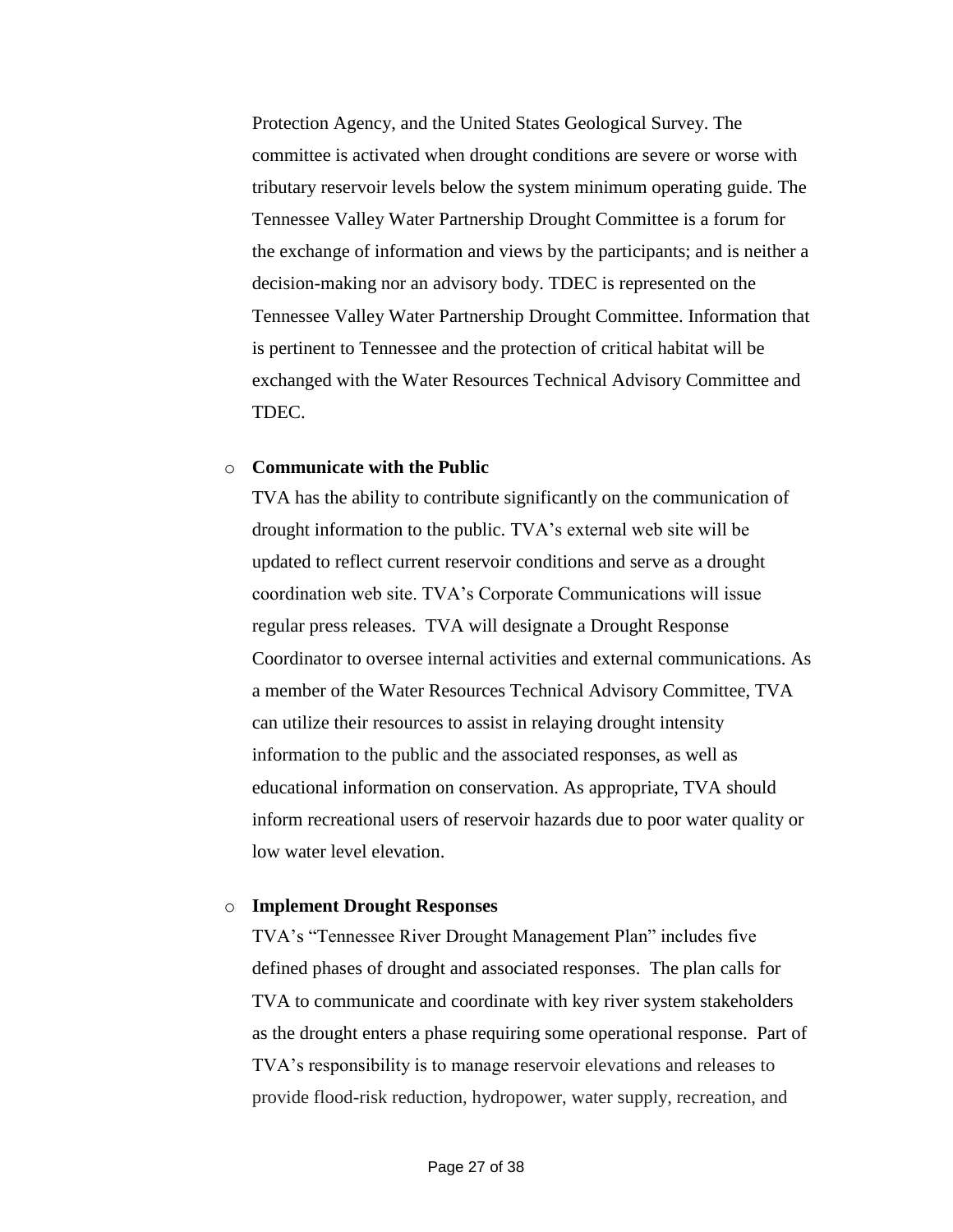natural resource benefits. TVA's reservoir operations plan outlines the releases and water level elevations that will be maintained through the year. When the river's water storage system is managed as such, streamflows have much less variation, particularly on the mainstems of the major rivers, where low and higher stream flows from tributary rivers tend more to average flows out a bit. In a drought, TVA's coordination of planned reservoir management responses with TDEC and other water resource entities is critical.

#### **Private Sector**

The private sector includes self-supplied industries, farmers and homeowners. The role of self-supplied water users is similar to public suppliers in that the water user best addresses the water provision. The following are the suggested responses to drought management for this sector:

#### o **Evaluate Sources and Uses**

Self-suppliers should evaluate water sources and uses to anticipate availability problems, evaluate treatment and delivery capacities and identify essential needs.

#### o **Identify Risks**

As with community water systems, it also is important for self-suppliers to evaluate their water sources, anticipate availability problems, evaluate treatment and delivery capacities and identify essential needs. They should identify risks and determine their competing uses. Self-suppliers must examine their critical water needs, including sensitive aquatic habitats requiring a specific stream flow. Developing a drought management plan can help to avert a crisis during a sustained drought.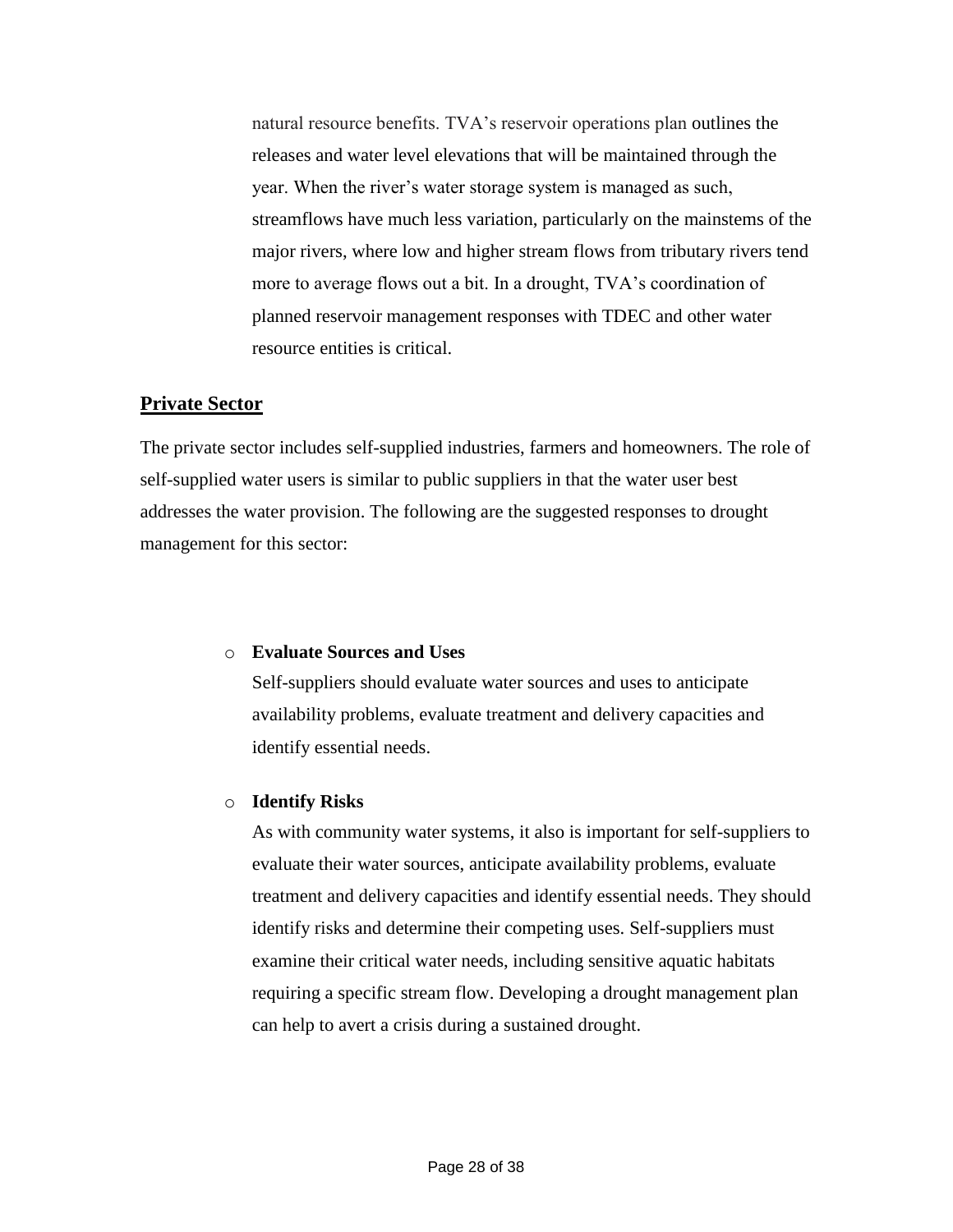#### o **Identify Measures in Case of Restriction**

As with public suppliers, self-suppliers should identify measures they will take in case of source water restrictions. They should prioritize needs within their system during their drought management planning.

#### o **Communicate with TDEC**

Where shortages or conflicts appear in source use, users should notify TDEC for assistance.

#### o **Implement Responses**

The private sector should monitor the drought intensity for their region (as reported through the *U.S. Drought Monitor for Tennessee* and posted on the TDEC website at website at [http://state.tn.us/environment/water.](http://state.tn.us/environment/water) They should implement associated responses in their system, including conservation as appropriate. Attachment C includes other possible responses for the private sector during various phases of drought.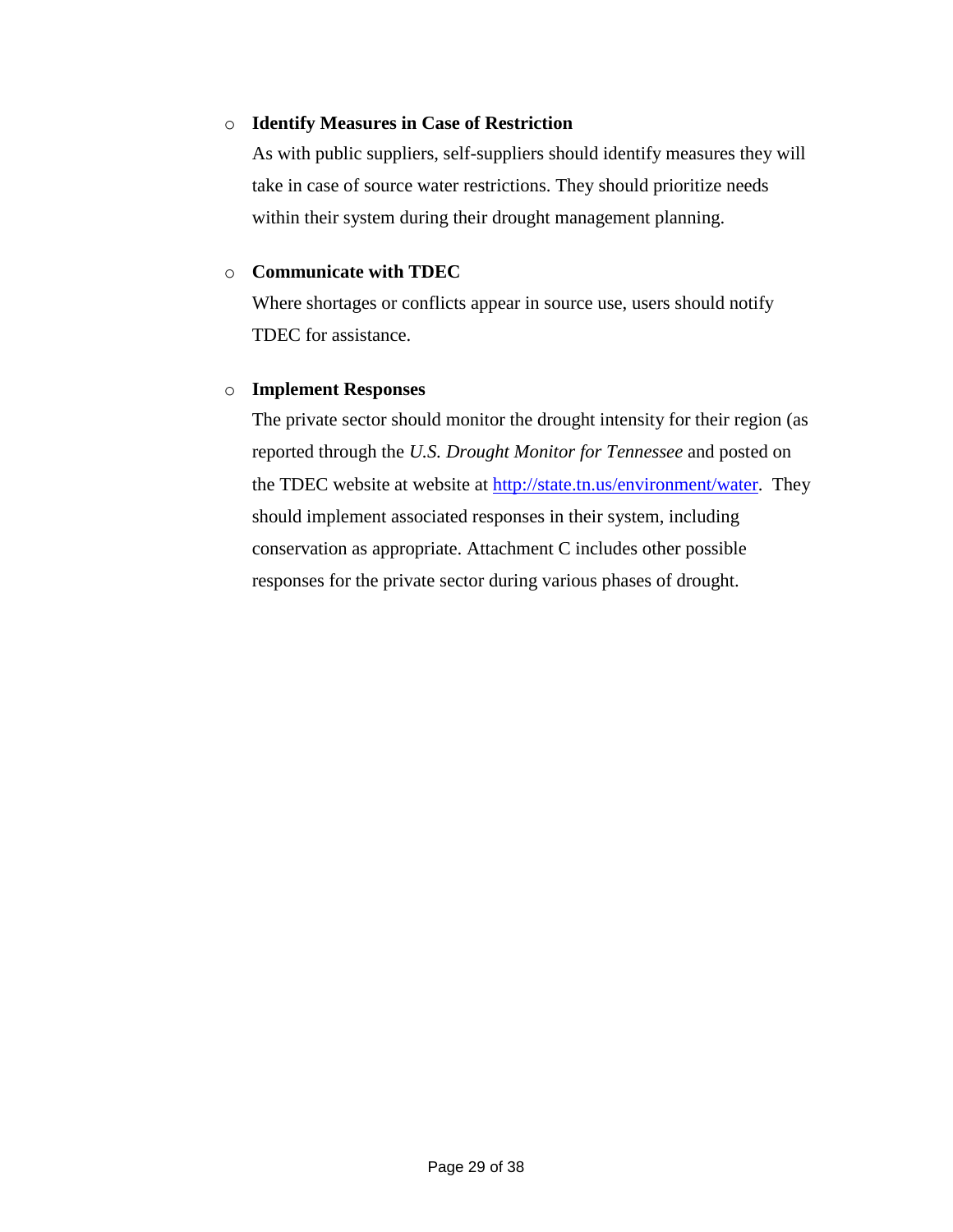### **CONCLUSION**

In this plan, TDEC approaches drought as a period of more intensive water management dealing with the supply and demand of water. We recognize that needs and responses to drought will vary across the state. Drought affects users differently due to the users' dependence on water, the source involved, the type of drought, the impacted area, storage development and many other factors. Therefore, solutions to these many situations will, and must, vary.

We've presented a framework for action and coordination that is flexible and responsive to the various needs that are likely to emerge in a drought situation. The management strategies developed by individual suppliers and users are essential to lessening impacts and delaying or averting further water use restrictions. These strategies involve issues of fairness, hardship and effectiveness.

Future plans should examine more fully a process for dealing with water use conflicts, declaring "limited" or regional water conservation emergencies and providing more detailed guidance in the development of local and user specific water shortage management plans. Future planning for drought management should allow for full participation by public water systems, industry, the agricultural community, TVA, the Corps of Engineers, and other users in a "regional" planning setting whereby standards, regulations, procedures and plans might be developed to address specific needs and issues.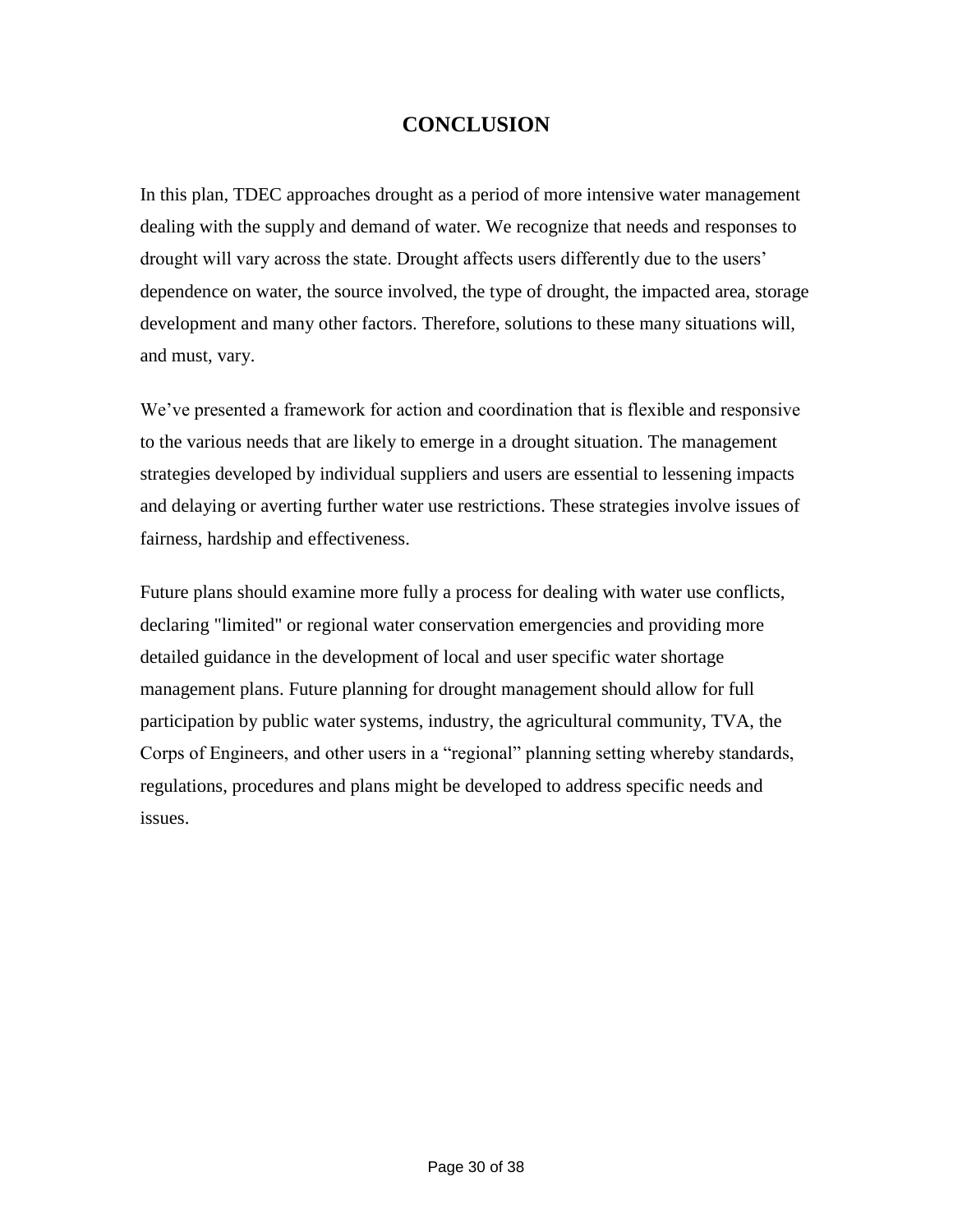### **Attachment A**

### **Potential Drought Impacts <sup>1</sup>**

#### **Water Supply**

- $\Box$  Reduced groundwater levels
- $\Box$  Lower stream flows in streams
- Water pressure issues in water systems, if demand is not managed
- $\Box$  Some reservoir intakes exposed (where reservoirs are below normal)
- $\Box$  Some tailwater intakes exposed or with inadequate water (where minimum flows not met)
- $\Box$  Increased treatment due to poorer water quality (potential taste/odor/dissolved iron and manganese problems)
- $\Box$  Non-essential uses are interrupted
- $\Box$  Increased aeration costs due to lower dissolved oxygen in reservoir releases
- Increased algal and aquatic-plant growth (resulting in taste and odor problems)

#### **Water Quality**

- $\Box$  Increased residence time, higher water temperatures, decreased dissolved oxygen levels in reservoirs
- Thermal impacts caused by power generation facilities are aggravated by lower drought flows
- Long retention in reservoirs causes chemical problems in the bottom layer of water when it just doesn't flow

#### **Aquatic Environment**

- $\Box$  Reduced aquatic habitat
- $\Box$  Increased aquatic vegetation due to increased water clarity and longer residence times
- $\Box$  Increased costs for controlling aquatic plants
- $\Box$  Increased water temperature with adverse aquatic life impacts
- $\Box$  Increased mortality from prolonged exposure to minimum flows and higher water temperatures

#### **Recreation**

- $\Box$  Decreased river and reservoir recreation due to lower flows and reservoir levels
- $\Box$  Recreational boating navigation hazards with lower lake levels
- $\Box$  Loss of boat launching facilities

 $\overline{a}$ <sup>1</sup> Based partially on TVA'S Tennessee River Drought Management Plan, March 2008.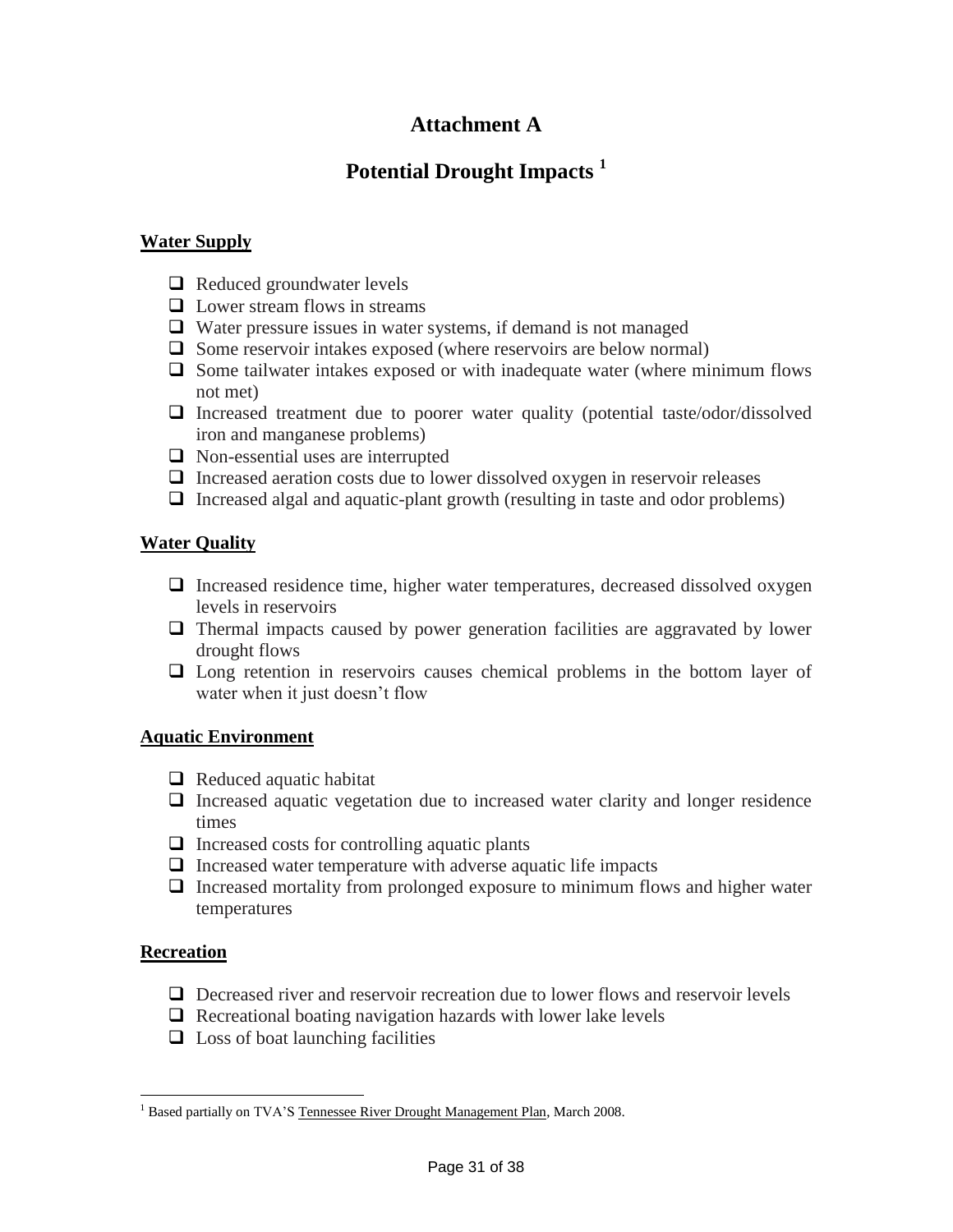Stream and reservoir recreation and fisheries impacted by decreased flows and increased temperatures

#### **Power Generation**

#### **Hydroelectric**

- $\Box$  Reduced hydro generation and peaking operations
- $\Box$  Limited capacity due to reduced reservoir elevations

#### **Nuclear**

- $\Box$  Increased cooling-tower usage
- $\Box$  Possibility of power reductions due to cooling water requirements
- $\Box$  Potential Ultimate Heat Sink compliance issues

#### **Fossil**

- $\Box$  Possibility of power reductions due to cooling water requirements
- $\Box$  Constraints on coal deliveries by barge

#### **Navigation**

- $\Box$  Possibility of navigation impairment due to the lack of adequate river depths (see the Tennessee River Waterway Management Plan, 2003)
- $\Box$  Possible encounter of reduced channel widths and draft limitations by tows
- $\Box$  Encounter of navigation hazards, due to low water, by recreational boaters

#### **Terrestrial Life (Agriculture and Wildlife)**

- $\Box$  Reduced water availability for wildlife and habitat
- $\Box$  Reduced water availability for livestock
- $\Box$  Reduced agricultural production and crop loss
- $\Box$  Loss of nursery stock, meat and dairy production

#### **Forestry**

- $\Box$  Increased potential for wildfires due to dry vegetation
- $\Box$  Loss of harvestable timber

#### **Flood-Risk Reduction**

 $\Box$  Some impoundments may be maintained at higher levels at times in order to address potential drought impacts, and therefore flood risk reduction may be less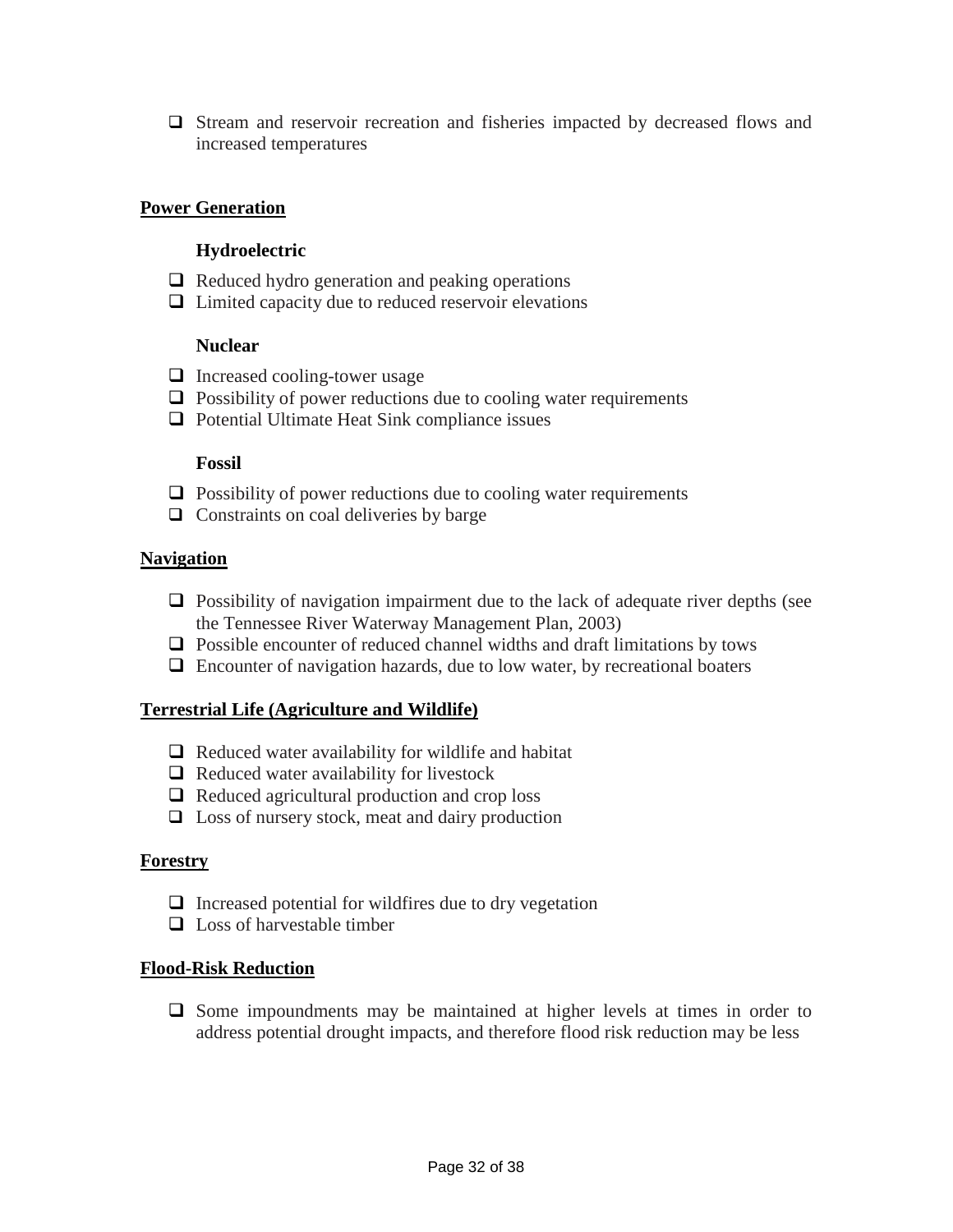### **Attachment B**

## **PROFILE OF WATER SYSTEMS IN TENNESSEE**<sup>1</sup>

|                      | <b>Surface</b> |            | Ground    |            | <b>GWUDISW</b> |            | <b>Purchased</b> |            | <b>Total</b>   |            |
|----------------------|----------------|------------|-----------|------------|----------------|------------|------------------|------------|----------------|------------|
|                      | # Systems      | Population | # Systems | Population | # Systems      | Population | # Systems        | Population | <b>Systems</b> | Population |
| Community            | 148            | 3,407,894  | 157       | ,401,180   | 35             | 130,363    | 150              | 744,262    | 490            | 5,683,699  |
| Trans. Non-Community |                | 575        | 334       | 53,236     | 39             | 3,639      |                  | 525        | 377            | 57,975     |
| Non-Trans. Non-Comm. |                | 7,898      | 31        | 7,332      |                | 253        |                  | 12,000     | 43             | 27,483     |
| Totals               | 158            | 3,416,367  | 522       | 1,461,748  |                | 134,255    | 153              | 756,787    | 910            | 5,769,157  |

#### **Definitions**

Community Water System means a public water system which serves at least 15 connections used by year round residents or regularly serves at least 25 year round residents Transient Noncommunity Water System means a non-community water system that regularly serves at least 25 individuals at least 60 days out of the year. It generally serves a transient population such as motels, restaurants, campgrounds, service stations and churches.

Non-transient Noncommunity System means a non-community water system that regularly serves at least 25 of the same persons over 6 months per year. It generally serves industries and schools.

Surface water systems use a surface water source such as a lake, stream or reservoir.

 1 Tennessee Department of Environment and Conservation, Water Supply Division, September 2007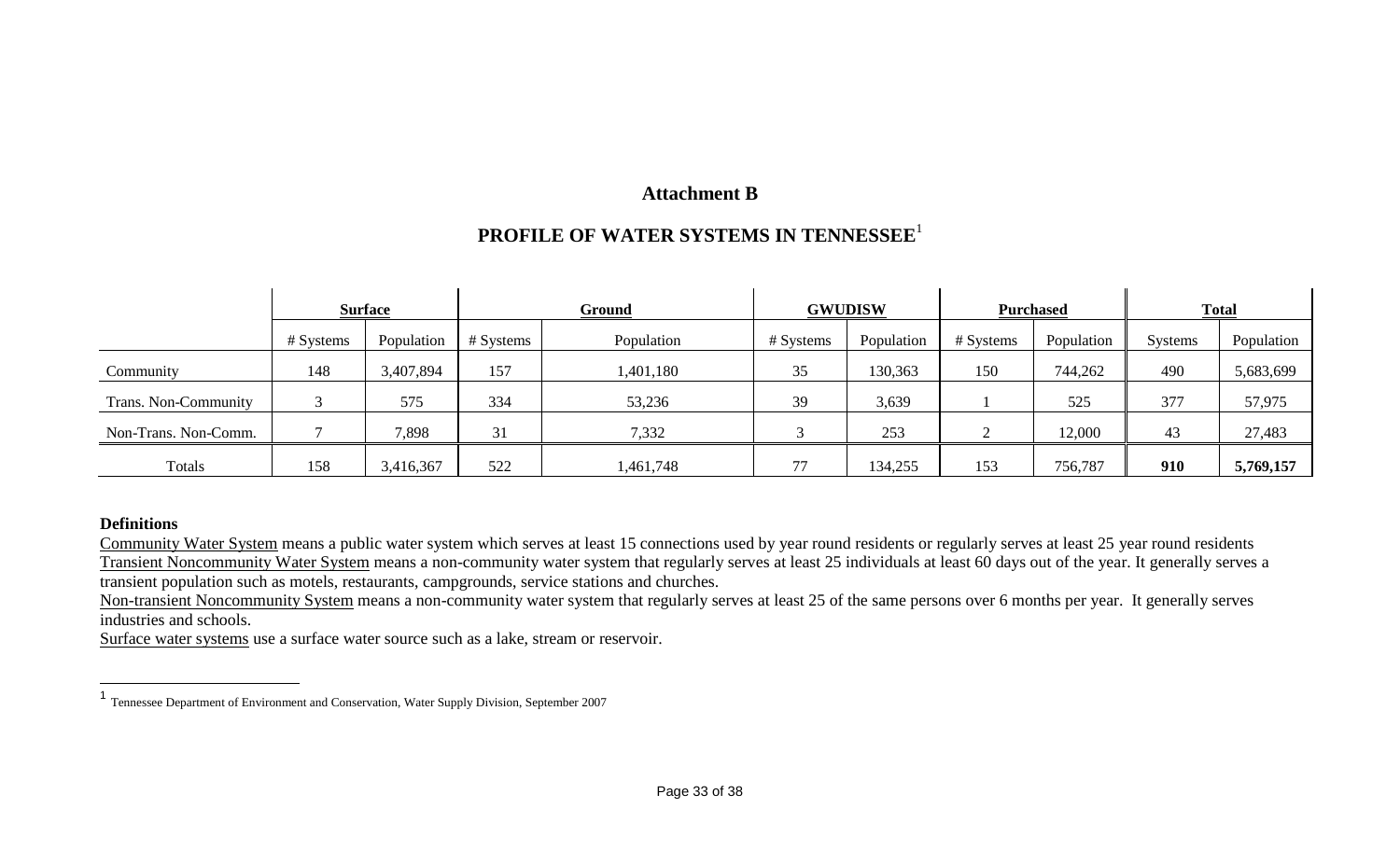Ground water systems use a ground water source such as a well or spring, unless it shows surface water influence (bacteria and other microscopic organisms indicative of surface water).

GWUDISW stands for Ground Water Under the Direct Influence of Surface Water, which are those systems that do show surface water influence in the form of bacteria and other microscopic organisms indicative of surface water.

Purchased indicates those water systems who do not have a water source and rely exclusively on another system to provide water.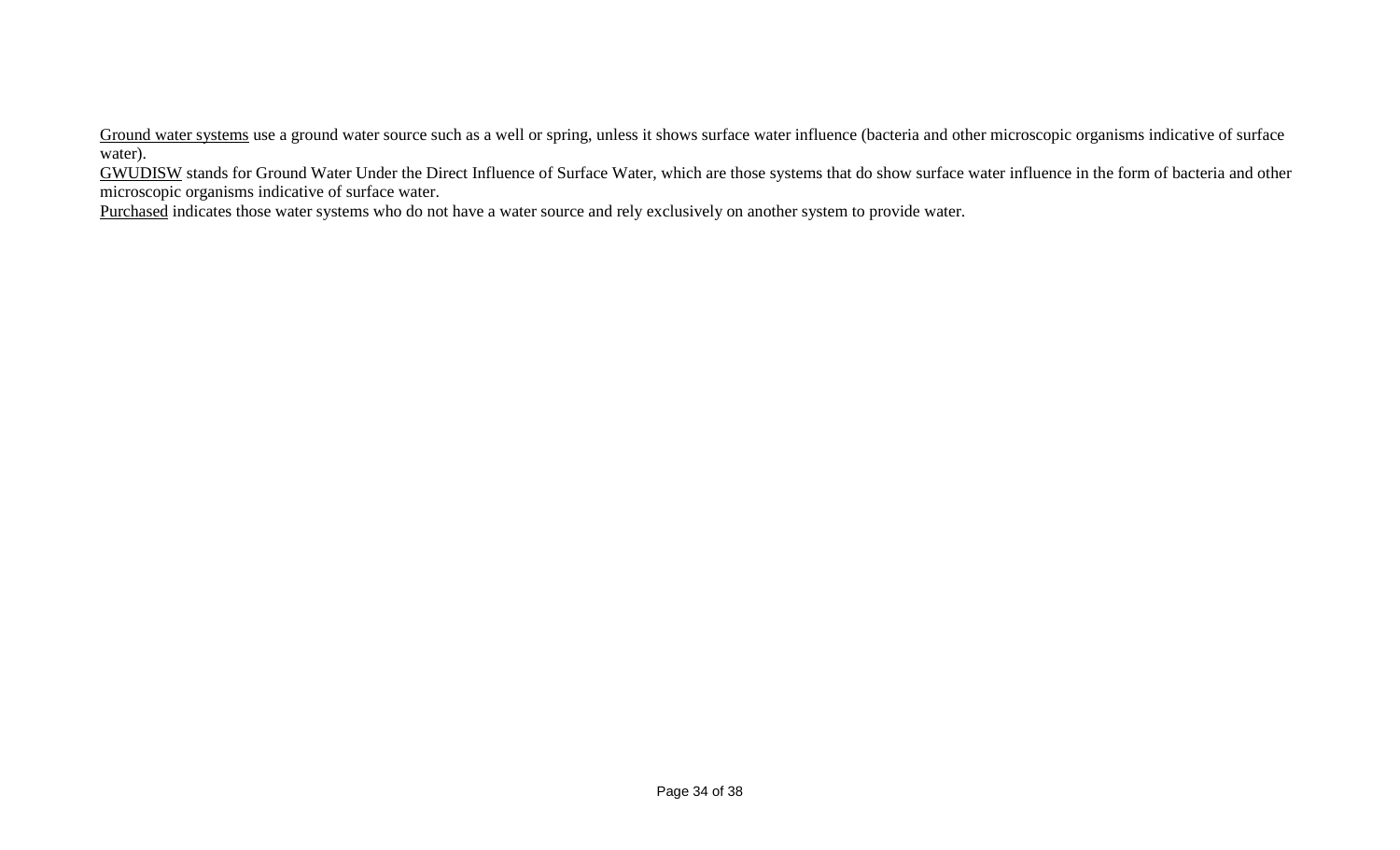## **Attachment C**

## **Drought Responses**

| <b>Program Phase</b>                                                                                                  | <b>State and Federal</b>                                                                                                                                                                                                                                                                                                                                                                                                     | <b>Local Actions</b>                                                                                                                                                                                                                                                                         |                                                                                                                                                                                                                                                                 |                                                                                                                                                                                                                                                                                                                                                                                                                              |  |  |
|-----------------------------------------------------------------------------------------------------------------------|------------------------------------------------------------------------------------------------------------------------------------------------------------------------------------------------------------------------------------------------------------------------------------------------------------------------------------------------------------------------------------------------------------------------------|----------------------------------------------------------------------------------------------------------------------------------------------------------------------------------------------------------------------------------------------------------------------------------------------|-----------------------------------------------------------------------------------------------------------------------------------------------------------------------------------------------------------------------------------------------------------------|------------------------------------------------------------------------------------------------------------------------------------------------------------------------------------------------------------------------------------------------------------------------------------------------------------------------------------------------------------------------------------------------------------------------------|--|--|
| and Conditions<br><b>Actions</b>                                                                                      |                                                                                                                                                                                                                                                                                                                                                                                                                              | <b>Public Water</b><br><b>Industrial</b><br><b>Suppliers</b>                                                                                                                                                                                                                                 |                                                                                                                                                                                                                                                                 | <b>Agricultural and Self-</b><br><b>Supplied</b>                                                                                                                                                                                                                                                                                                                                                                             |  |  |
| <b>Normal Conditions</b>                                                                                              |                                                                                                                                                                                                                                                                                                                                                                                                                              |                                                                                                                                                                                                                                                                                              |                                                                                                                                                                                                                                                                 |                                                                                                                                                                                                                                                                                                                                                                                                                              |  |  |
| Water supply is adequate; water quality is<br>acceptable under normal management                                      | Develop precipitation, streamflow, ground-<br>water and water quality monitoring programs<br>Conduct state and regional water studies<br>and coordinate recommended actions<br>Assist public water suppliers and local<br>government in developing Emergency Water<br>Management Plans (EOPs)<br>Establish public education program                                                                                          | Develop Emergency Water Management<br>Plans<br>Develop additional storage and treatment<br>facilities; evaluate distribution system<br>Adopt standby rates, other necessary<br>ordinances and codes and establish mutual<br>aid agreement, interconnections, conservation<br>education, etc. | Develop Emergency Water Management Plans<br>Develop additional wastewater storage<br>Develop alternative water supplies, water storage<br>and conservation measures<br>Purchase standby equipment and install<br>permanent equipment as necessary for recycling | Develop county emergency management plans<br>Evaluate need for irrigation<br>Enlarge ponds, purchase tanks, drill wells,<br>install conservation devices and livestock water<br>tanks<br>Evaluate agricultural water use and find where<br>conservation could be used, including use of<br>"drip" irrigation<br>Evaluate domestic water use and install water-<br>saving devices, etc. to reduce stress on supply<br>sources |  |  |
| <b>Drought Alert</b>                                                                                                  |                                                                                                                                                                                                                                                                                                                                                                                                                              |                                                                                                                                                                                                                                                                                              |                                                                                                                                                                                                                                                                 |                                                                                                                                                                                                                                                                                                                                                                                                                              |  |  |
| Lower than normal precipitation, declining<br>streamflows and lower groundwater levels;<br>greater than normal demand | State issues Drought Alert to media and<br>notifies targeted water users (Alerts may be<br>regional or local)<br>Intensify selected monitoring activities<br>State initiates an awareness program                                                                                                                                                                                                                            | Monitor water sources and daily water use for $\bullet$<br>specific purposes and anticipate user demand                                                                                                                                                                                      | Monitor water sources and daily water use for<br>specific purposes and anticipate demand<br>Monitor water quality                                                                                                                                               | Monitor water sources and daily water use for<br>specific purposes and anticipate demand                                                                                                                                                                                                                                                                                                                                     |  |  |
| <b>Voluntary Reductions</b>                                                                                           |                                                                                                                                                                                                                                                                                                                                                                                                                              |                                                                                                                                                                                                                                                                                              |                                                                                                                                                                                                                                                                 |                                                                                                                                                                                                                                                                                                                                                                                                                              |  |  |
| • Water suppliers/water quality deteriorating<br>or conflicts among users                                             | • Disseminate water supply and water<br>quality data<br>• Monitor systems and users having past<br>problems and monitor plan<br>implementation<br>• Coordinate state and federal supply and<br>water quality actions<br>• Respond to local and individual appeals<br>for assistance<br>• "Post" streams where water quality<br>standards are not met<br>• Commissioner issues orders to water<br>suppliers and/or discharges | • Implement "Reductions" phase at plan<br>triggering point(s). Potential water use<br>reduction measures include curtailment of<br>outside uses, education and pricing<br>• If reduction goal is not obtained, implement<br>mandatory restrictions<br>• Notify TDEC of source conflicts      | • Institute recycling, cut-back production, store<br>wastewater, alter production schedule per<br>industrial water management plan during a<br>drought<br>If goals are not met, implement additional<br>measures<br>• Notify TDEC of source conflicts           | • If assessed sources is capable, irrigate crops<br>• Provide tanks, etc to meet water supply<br>needs of livestock, fish and aquatic life<br>• Continue reduced use of domestic supplies<br>• Notify TDEC of source conflicts                                                                                                                                                                                               |  |  |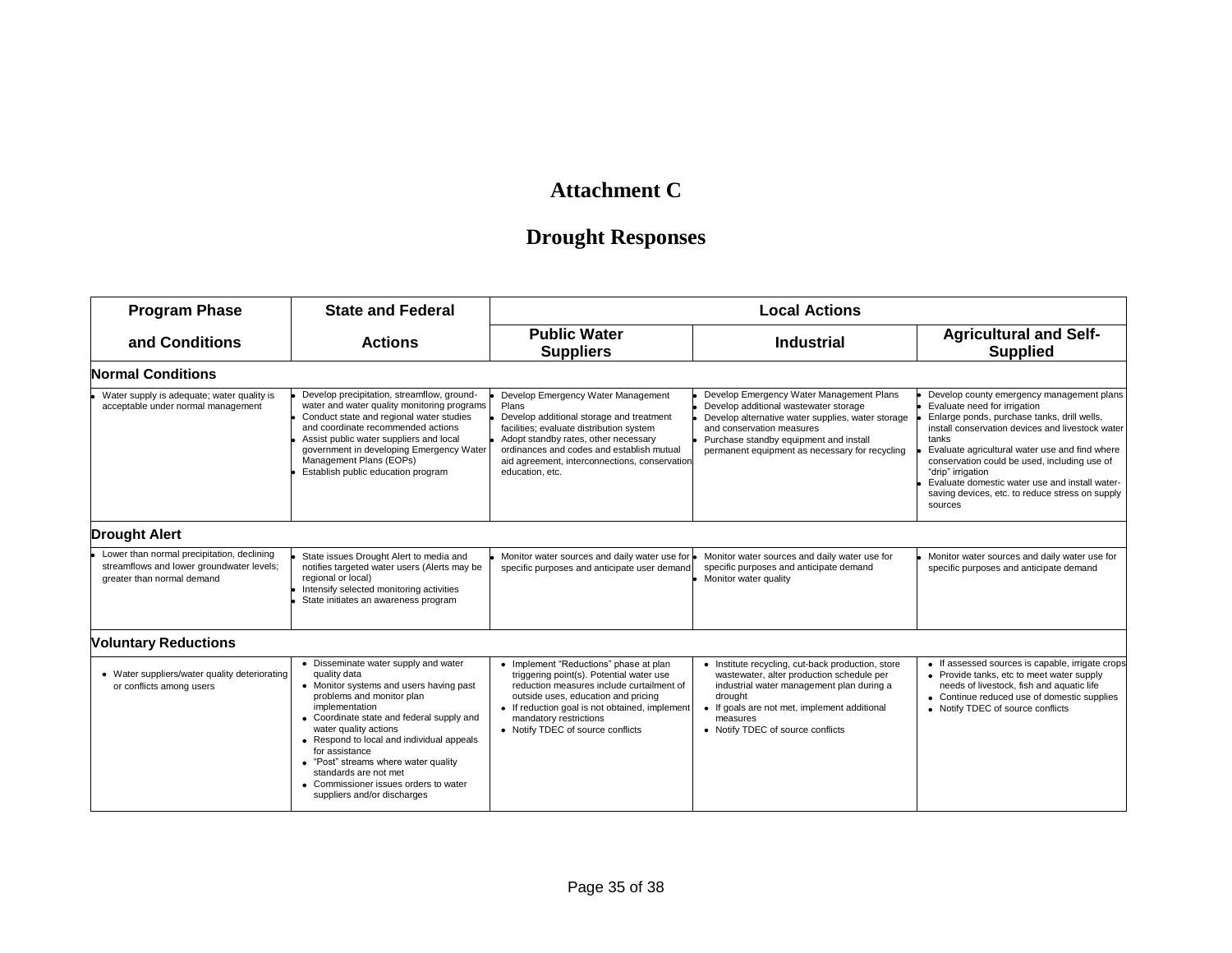| <b>Mandatory Restrictions</b>                                                                   |                                                                                                                                                                                |                                                                                                                                                                                                                                                     |                                                                                                                                                                                                 |                                                                                                                                                     |
|-------------------------------------------------------------------------------------------------|--------------------------------------------------------------------------------------------------------------------------------------------------------------------------------|-----------------------------------------------------------------------------------------------------------------------------------------------------------------------------------------------------------------------------------------------------|-------------------------------------------------------------------------------------------------------------------------------------------------------------------------------------------------|-----------------------------------------------------------------------------------------------------------------------------------------------------|
| • Continued decline in water supply and/or<br>water quality                                     | Same responses as in Voluntary<br><b>Reductions Phase</b>                                                                                                                      | • Implement "Mandatory Restrictions" phase<br>at plan triggerpoints; restrictions could<br>include banning of some outdoor water<br>uses, per capita quotas and percent<br>reductions of non-residential users<br>• Notify TDEC of source conflicts | Institute additional cut-backs in production,<br>storage of wastewater, or changes in production<br>schedule, etc. per industrial water management<br>plan<br>• Notify TDEC of source conflicts | • Same responses as in Voluntary Reductions<br>Phase                                                                                                |
| <b>Emergency Management</b>                                                                     |                                                                                                                                                                                |                                                                                                                                                                                                                                                     |                                                                                                                                                                                                 |                                                                                                                                                     |
| • Severe water supply or water quality<br>problems due to very limited resource<br>availability | • Governor responds to critical situation by<br>declaring an emergency<br>• TEMA takes actions<br>• TDEC mediates in conflicts of source<br>utilization under emergency powers | • Notify TEMA and request emergency<br>declaration<br>Provide bottled water and sanitation<br>suppliers to users<br>• Make hospitals, firefighting, etc. priority<br>• Initiate hauling of water<br>• Comply with Commissioner's Orders             | • Request emergency declaration of Governor<br>• Comply with Commissioner's Orders<br>Request assistance from local government<br>• Implement hauling water for sanitation, domestic<br>uses    | • Request local government assistance in<br>obtaining water for domestic purposes and in<br>supporting livestock<br>• Implement hauling water, etc. |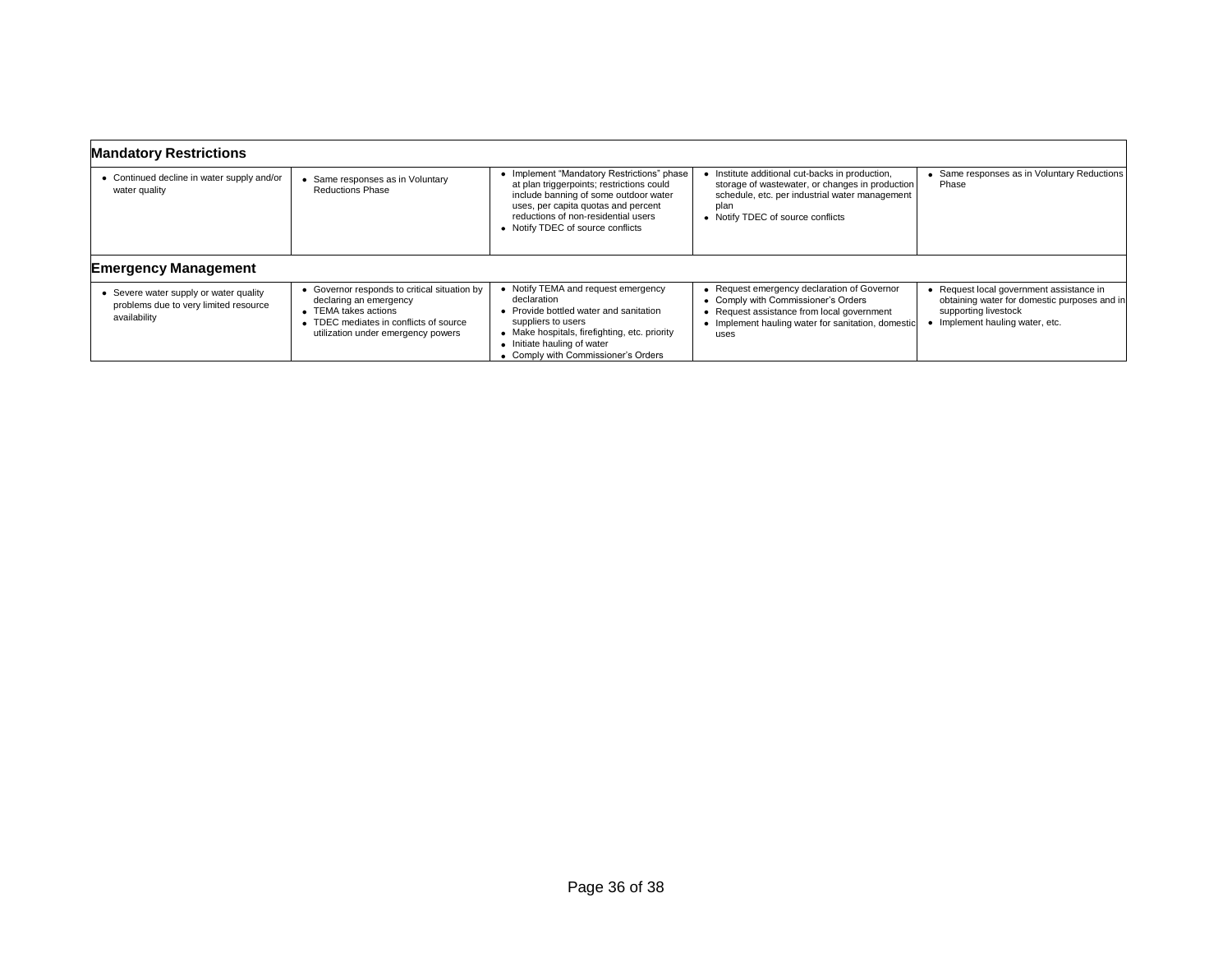## **Attachment D**

## **TDEC's Local Drought Management Planning Guide Outline**

| <b>Step</b> | <b>Action</b>                                                         |
|-------------|-----------------------------------------------------------------------|
| 1           | Preplanning                                                           |
| 2           | Organize the Process                                                  |
| 3           | <b>Identify Existing Plans, Partnerships, Policies and Procedures</b> |
| 4           | Coordinate with State and Regional Agencies                           |
| 5           | Plan the Management Phase Responses                                   |
| 6           | Plan for Implementation – Monitoring, Detection and Trigger-points    |
| 7           | <b>Identify the Management Team</b>                                   |
| 8           | Review, Evaluate and Update the Management Plan                       |